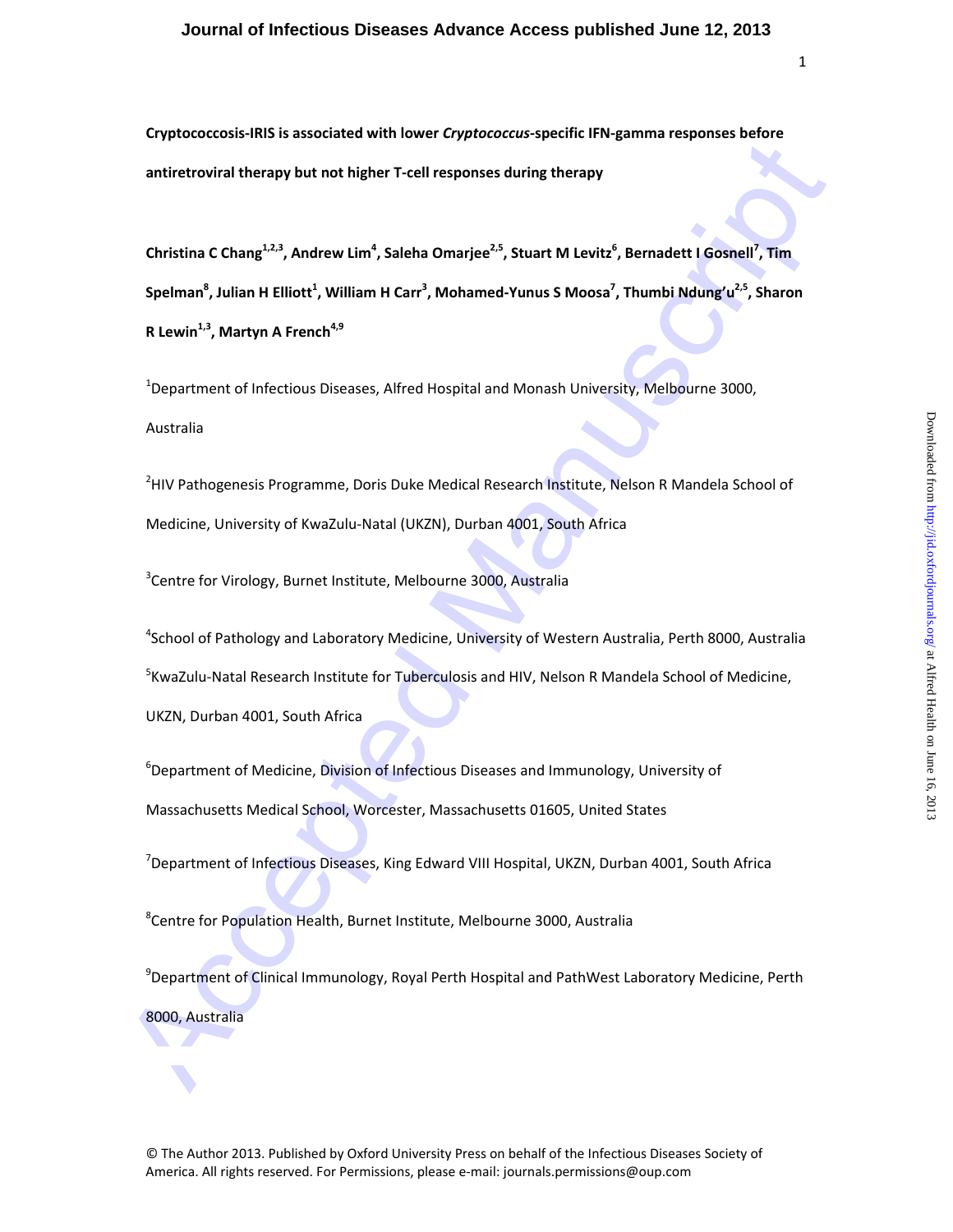Corresponding author: Prof. Martyn A. French, Phone: 61‐8‐9224 2899, Fax: 61‐8‐9224 2920, E‐mail: Martyn.French@uwa.edu.au

Alternative corresponding author: Prof. Sharon R. Lewin, Phone: 613 9076 8491, Fax: 613 9076 2431, Email: sharon.lewin@monash.edu

#### **Abstract:**

#### **Background:**

Cryptococcosis‐associated immune reconstitution inflammatory syndrome (C‐IRIS) may be driven by aberrant T-cell responses to cryptococcal antigens. We investigated this in HIV-infected patients with treated cryptococcal meningitis (CM) who commenced combination antiretroviral therapy (cART).

#### **Methods:**

Mitogen‐ and cryptococcal mannoprotein (CMP)‐activated (CD25+CD134+) CD4+ T‐cells and induced production of IFN‐gamma, IL‐10 and CXCL10 were assessed in whole blood cultures, in a prospective study of 106 HIV-CM co-infected patients.

#### **Results:**

Consignation gradies:<br>
Materyn.French (Powo.estusa)<br>
Alteryn.French (Powo.estusa)<br>
Alternative corresponding author: Prof. Sharon R. Lewin, Phone: 613 9076 8491, Fax: 613 9076 2431,<br>
Alternative corresponding author: Prof. Patients with paradoxical C-IRIS (n=27), compared to patients with no neurological deterioration (no-ND; n=63), had lower CMP‐induced IFN‐gamma production in 24‐hour cultures of blood collected pre‐cART and 4‐weeks post‐cART (p=0.0437 and 0.0257, respectively) and lower CMP‐activated CD4+ T-cell counts pre-cART (p=0.0178). Patients who survived to 24-weeks had higher proportions of mitogen‐activated CD4+ T‐cells and higher CMP‐induced CXCL10 and IL‐10 production in 24‐hour cultures pre-cART than patients who did not survive (p=0.0053, 0.0436 and 0.0319, respectively). C-IRIS was not associated with higher CMP‐specific T‐cell responses before or during cART.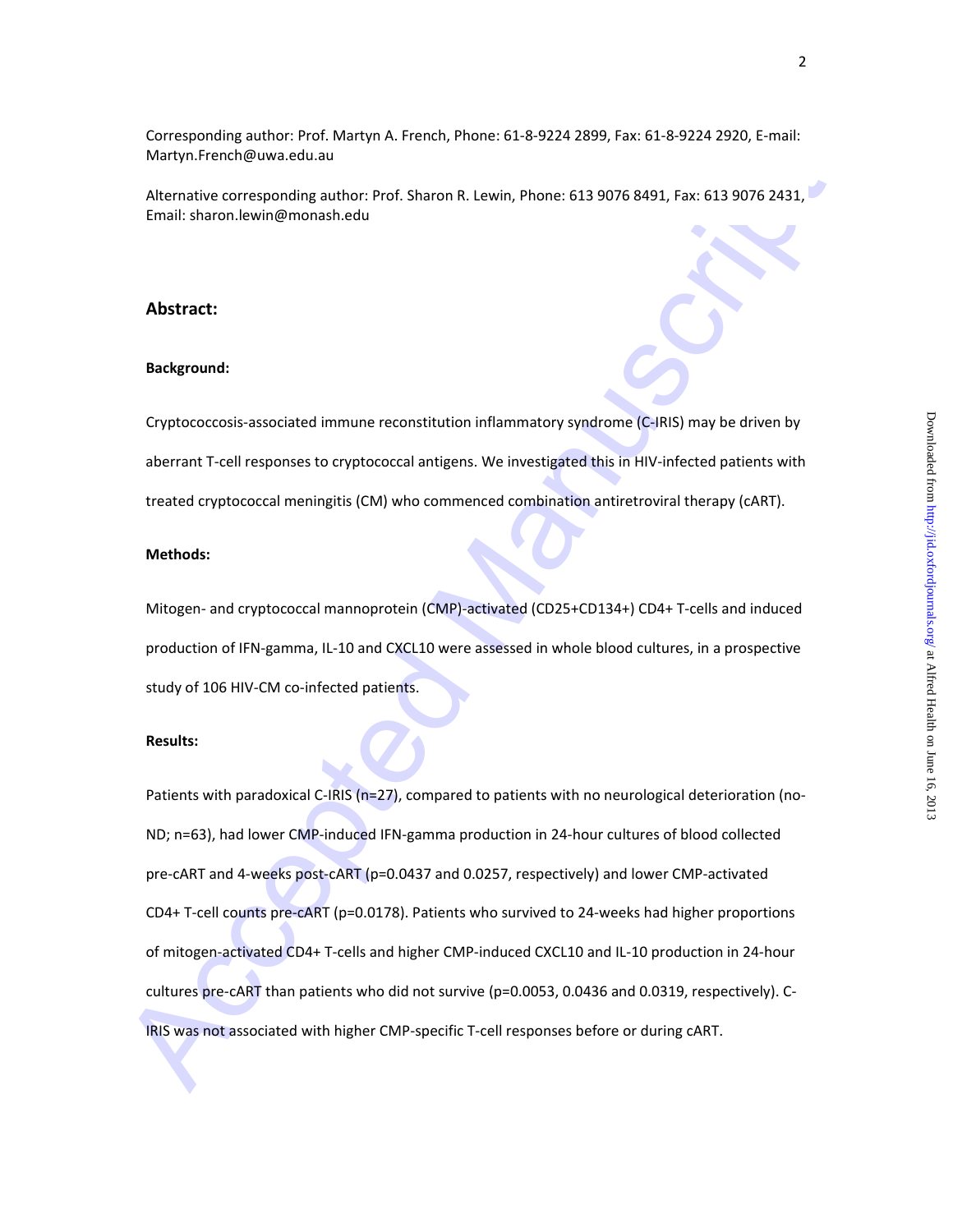#### **Conclusion:**

Greater preservation of T cell function and higher CMP induced II. 10 and CKLIs production before<br>cART are associated with improved survival on cART . Lower CMP induced IITN gamma production<br>pre cART but not higher CMP spe Greater preservation of T‐cell function and higher CMP‐induced IL‐10 and CXCL10 production before cART are associated with improved survival on cART. Lower CMP‐induced IFN‐gamma production pre-cART but not higher CMP-specific T-cell responses after cART were risk factors for C-IRIS.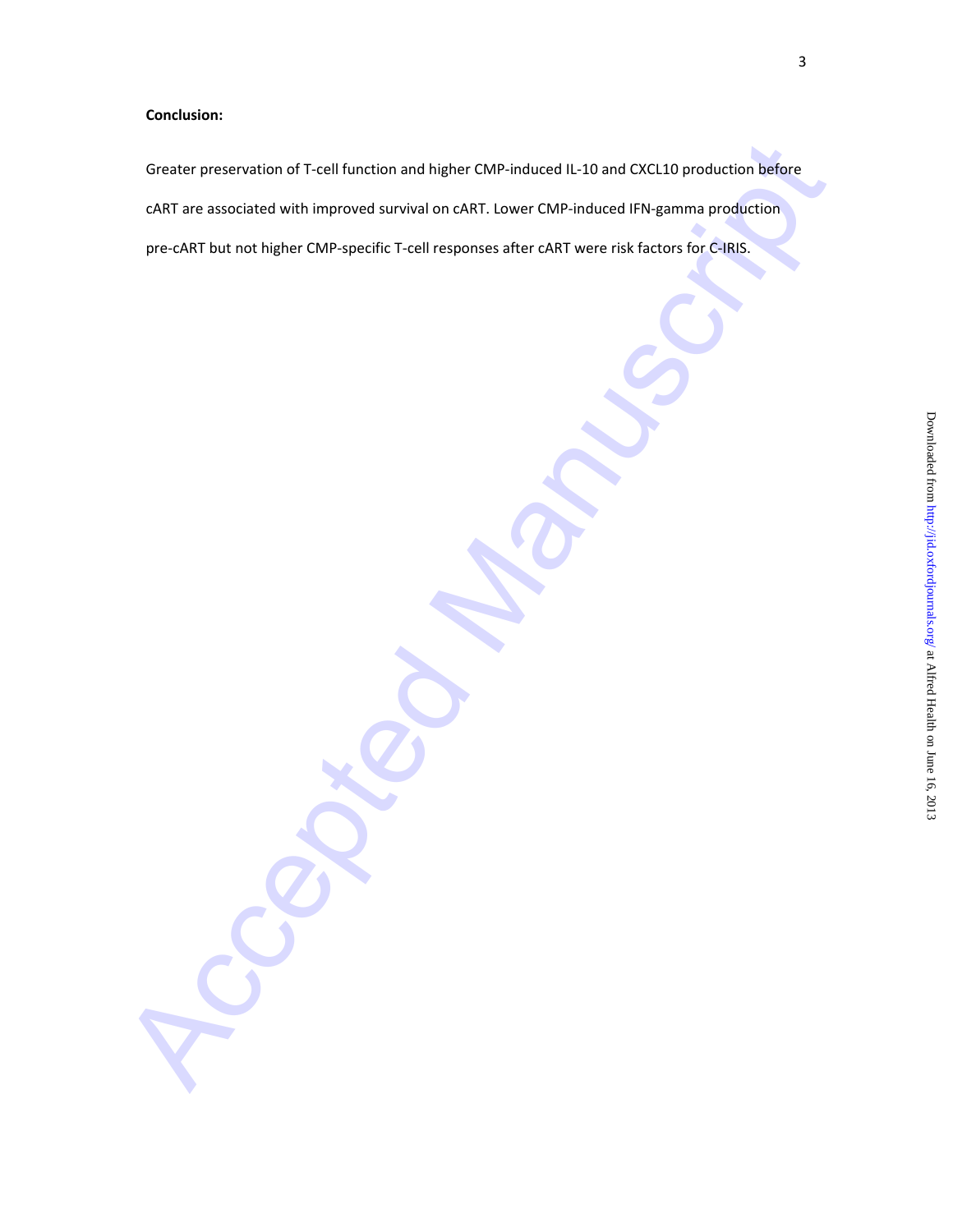#### **Introduction:**

Cryptococcal interingtis (CM) is the leading cause of adult meningitis in southern and central Africa<br>and particularly affects persons infected with HIV, accounting for 13 44% of HIV related deaths [1].<br>Morbidity and morta Cryptococcal meningitis (CM) is the leading cause of adult meningitis in southern and central Africa and particularly affects persons infected with HIV, accounting for 13-44% of HIV-related deaths [1]. Morbidity and mortality associated with this condition are affected by cryptococcosis‐associated immune reconstitution inflammatory syndrome (C‐IRIS), which has been reported in up to 50% of HIV‐infected patients with treated CM who commence combination antiretroviral therapy (cART) [2]. Like TB-IRIS, the immunopathogenesis of C-IRIS is poorly understood; both are thought to be due in part to an aberrant interferon‐gamma (IFN‐gamma) driven Th1 response to disease‐specific antigens [3]. Better understanding of C-IRIS pathogenesis is necessary to recognize high-risk patients and develop diagnostic and treatment strategies.

Currently, the diagnosis of C‐IRIS remains a diagnosis of exclusion [4]. No definitive diagnostic marker or predictive signature has been adopted into clinical practice, outside of research settings [5]. Distinguishing C-IRIS from other causes of neurological deterioration (ND) after commencing cART is crucial as management and prognosis are vastly different. Analysis of T‐cell responses to cryptococcal antigens may be informative.

Whole blood assays for detecting antigen-specific T-cells bear potential as a 'field-based assay' that would be particularly attractive in resource-limited settings. Readouts may include expression of activation markers on CD4+ T-cells and production of cytokines and chemokines by antigen-activated T‐cells and other cells activated by these T‐cells. Accordingly, co‐expression of CD25 (interleukin‐2 receptor‐alpha chain, IL‐2Rα) and CD134 (OX40) on CD4+ T‐cells in whole blood incubated with antigens has been suggested as an alternative measure of activated and proliferating antigen‐ specific memory CD4+ T-cells [6,7].

Cryptococcal mannoproteins (CMP) are a group of heterogenous T‐cell antigenic determinants isolated from *C. neoformans* [8]. CMPs stimulate lymphoproliferative responses and cytokine production in patients recovering from cryptococcosis [9,10], and have been shown experimentally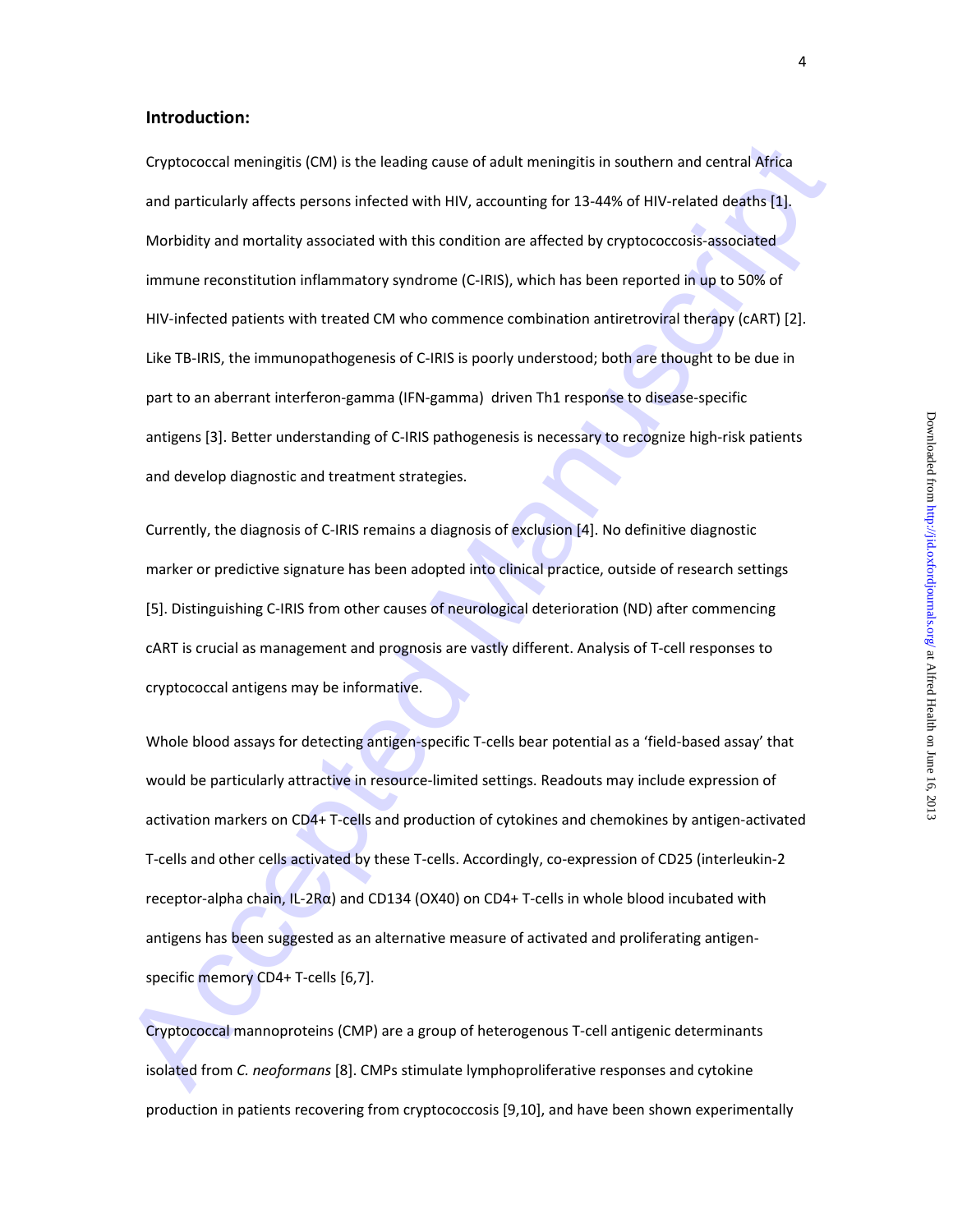13].

We explored the use of a whole blood assay to detect CMP-reactive T-cells that expressed CD25 and CD134 or produced IFN‐gamma as a potential 'field‐based assay' for the prediction and diagnosis of paradoxical central nervous system (CNS) C‐IRIS. CXCL10 (also known as IFN‐gamma‐inducible protein 10, IP‐10) and IL‐10 were also assayed in plasma from the whole blood cultures as the former is induced by IFN-gamma and the latter is an anti-inflammatory and regulatory cytokine.

#### **Methods:**

#### **Patients**

peripheral blood monouclear cells (PRMC) and murrine macrophages co-cultured with T-cells (8,11-<br>13).<br>We explored the use of a whole blood assay to detect CMP-reactive T-cells that expressed CD25 and<br>CD134 or produced IFN Patients with paradoxical CNS C-IRIS (n=27) and patients with no ND (n=63) were recruited in Durban, KwaZulu‐Natal, South Africa from a prospective study of adult, HIV‐infected, cART‐naïve patients (n=106) experiencing their first episode of CM (positive cerebrospinal fluid (CSF) cryptococcal antigen (CrAg) or India ink test) who were treated with standard antifungal therapy. Patients demonstrated a good response to antifungal therapy before being commenced on cART and followed for 24‐weeks, for episodes of neurological deterioration such as recurrence of headaches, new seizures or new neurological deficits [14]. Patients were excluded from enrollment if they were concurrently pregnant, had a severe coagulopathy (INR >2, platelets <20x10<sup>9</sup>/L), had a previous history of CM or previous use of cART within the last 6 months (excluding cART taken as part of prevention for mother-to-child transmission) or were deemed likely to be unwilling to comply with study protocol. All patients provided written informed consent and the protocol was approved by ethics committees of the University of KwaZulu‐Natal (BF053/09), Monash University (2009001224) and University of Western Australia (RA/4/1/2541).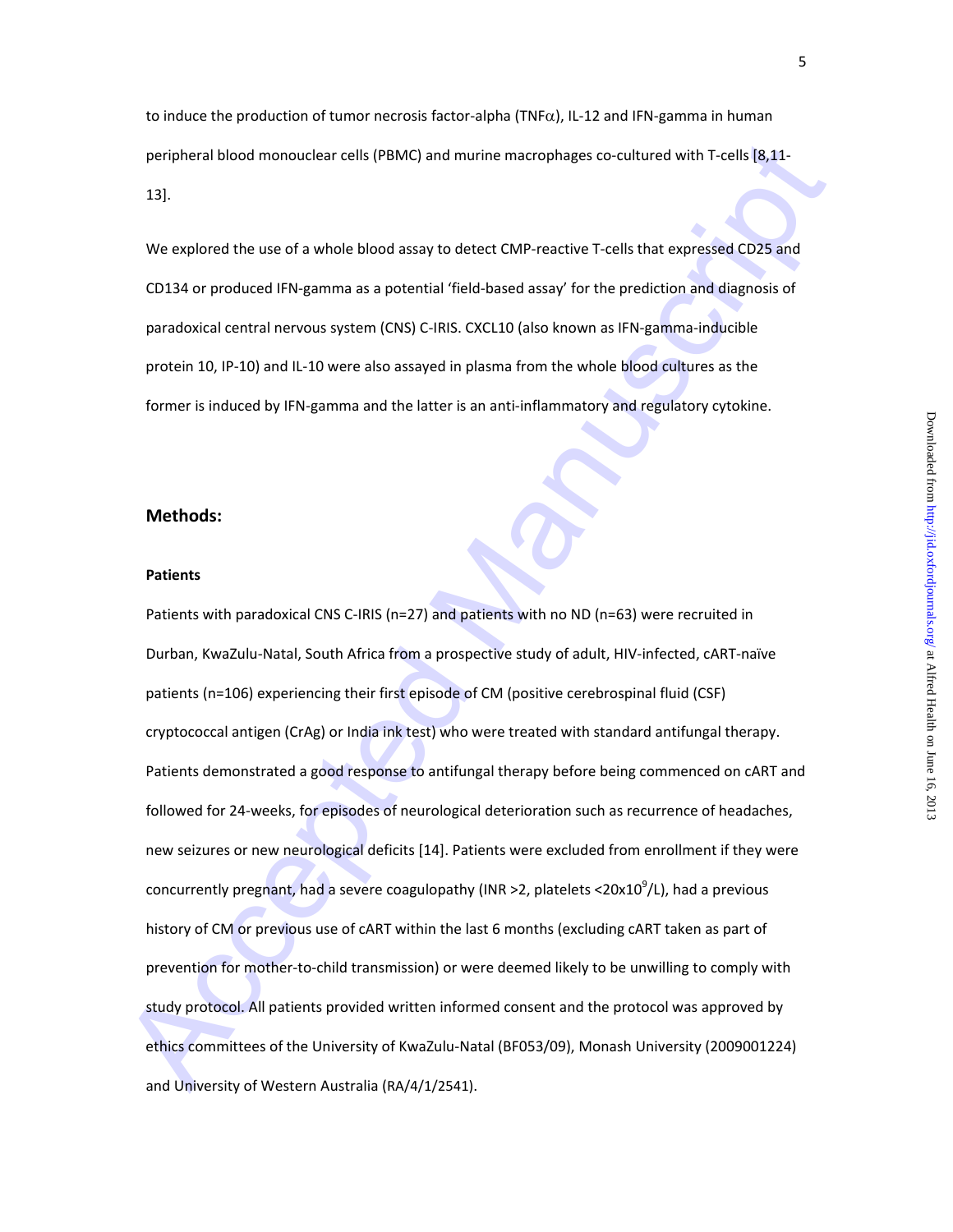#### **Reagents**

R10 medium was made with 500mL RPMI 1640 without L-Glutamine (Lonza Walkersville Inc., Maryland) and supplemented with 10% fetal calf serum (PAA Laboratories, Pasching, Austria), 10mM L‐glutamine, 50mM HEPES buffer and 50000unit/50000unit/125microgram Pen/Strep/Fungizone (all from Lonza Walkersville Inc.). Red cell lysis buffer was made by adding 7.7g ammonium chloride and 0.84g sodium bicarbonate to 1Liter of distilled water. Lyophilised CMP was purified from culture supernatants of *C. neoformans* acapsular strain Cap 67 as described [8] and was reconstituted with distilled water to a final concentration of 1mg/mL.

#### **Whole blood assay of mitogen‐ and CMP‐specific T‐cell responses**

R10 medium was made with 500ml. RPM1 1640 without L Glutamine (Lonca Walkersville Inc.,<br>Maryland) and supplemented with 1056 fetal call f.erum (PAA Laboratories, Pasching, Australy, 10mM<br>L is Udamine, 50mM HEPES buffer and Mitogen (Phytohemagglutinin, PHA) or CMP‐antigen‐reactive T‐cells were detected in whole blood cultures. 250microliter of lithium heparin‐anticoagulated freshly collected whole blood was mixed with 250microliter R10, in the presence of no additive (unstimulated control), polyclonal mitogen Gibco<sup>®</sup> PHA-M 1.5% (Life Technologies, Johannesburg, South Africa) or CMP 12.5microgram, and cultured for 24 hours at 37<sup>o</sup>C in 5% CO<sub>2</sub>. At 24 hours, 100microliter each of unstimulated, mitogenstimulated and CMP‐stimulated whole blood were lysed using a red cell lysis buffer, and stained with CD3 PE/Cy7, CD4 PerCP‐Cy5.5, CD25 APC and CD134 PE (BD Biosciences, Franklin Lakes, New Jersey) based on the method of Zaunders et al [7]. Data acquisition was performed on a LSRII™ flow cytometer, using FACSDiva software (both, BD Biosciences, Franklin Lakes, New Jersey) and analyzed with FlowJo™ (TreeStar Inc., Ashland, Oregon). Corrected expression of CD25+CD134+ was calculated by subtracting the background expression on unstimulated cells from antigen‐stimulated cells. To obtain an estimate of the CMP‐specific CD4+ T‐cell count, the proportion of CD4+ T‐cells that were CD25+CD134+ in CMP‐stimulated whole blood was multiplied by the absolute CD4+ T‐cell count.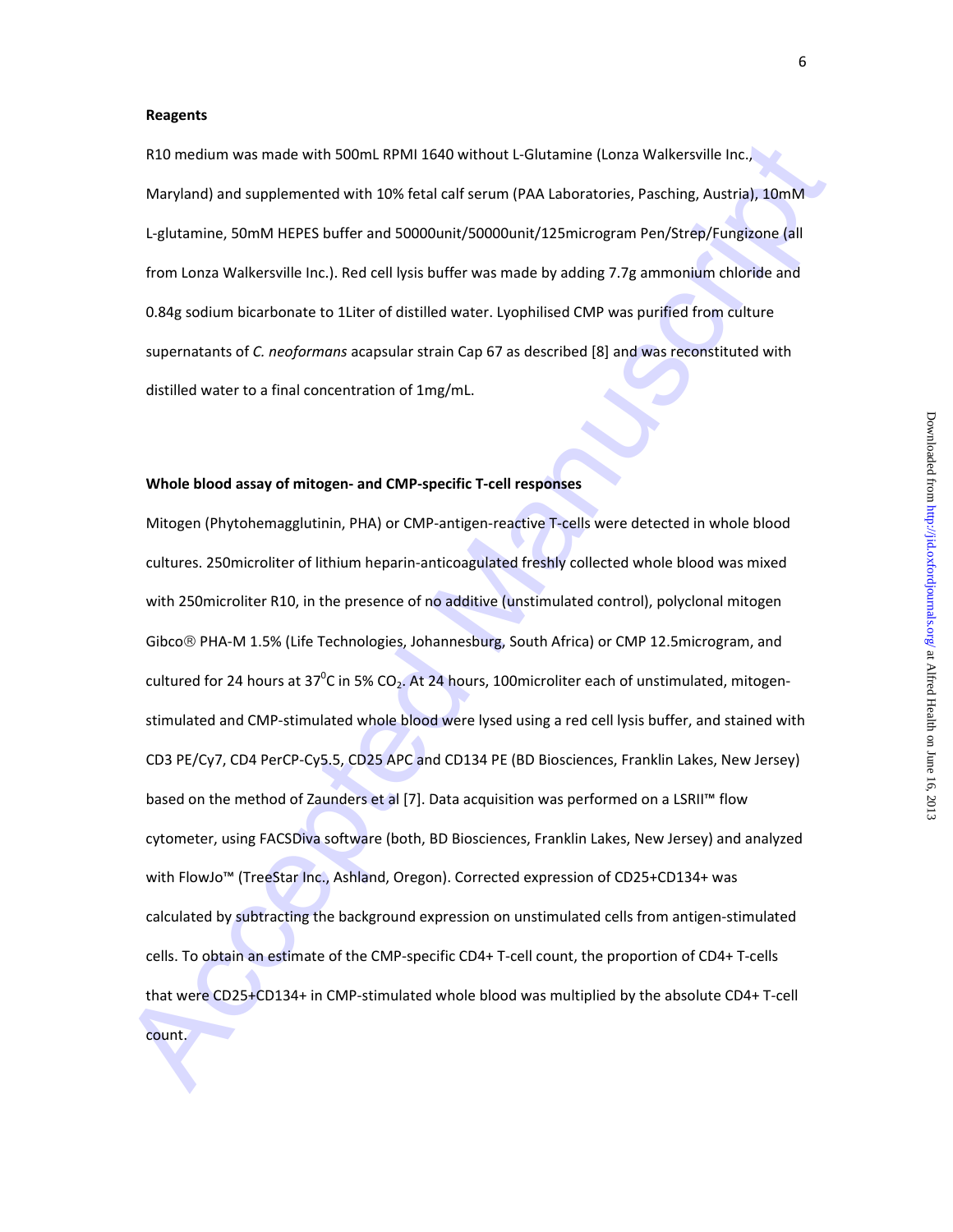In addition to the analysis of CD4+ T-cell activation by flow cytometry, cultured plasma was collected from the set of 24‐hour whole blood cultures, here termed "24h‐Unstim", "24h‐mitogen" and "24h‐ CMP". Also, 5‐day cultures of 100microliter of whole blood mixed with 400microliter of R10, in the presence of no additive (unstimulated control), mitogen 1% or CMP 5microgram, here termed "5d‐ Unstim", "5d-mitogen" and "5d-CMP" were also undertaken. Cultured plasma samples were cryopreserved at -80 $^{\circ}$ C.

#### **Assay of cytokines and chemokines in plasma from whole blood cultures**

from the set of 24 hour whole blood cultures, here termed "24h Unstin", "24h mitogen" and "24h<br>CMP". Also, 5-day cultures of 100microlliter of whole blood mixed with 400microlliter of R10<sub>p</sub> in the<br>presence of no additive Thawed plasma samples from cultured supernatants were analyzed for IFN‐gamma, CXCL10 and IL‐ 10 by customized multiplex Bio‐Plex Pro™ Assays (Bio‐Rad, Gladesville, Australia) using the Bio‐Plex 200™ suspension array system and Bio‐Plex Manager™ 5.0 software. The lower limits of detection for the cytokine assays were derived by extending the standard curve (after consultation with the manufacturer) and set at 7, 6 and 5 pg/mL for IL-10, IFN-gamma and CXCL10 respectively, ensuring these were above values for blank wells. Plasma from unstimulated, mitogen‐ and CMP‐stimulated tubes was assayed on the same plate. Corrected cytokine or chemokine levels were calculated by subtracting the value for unstimulated blood from the value for mitogen- or CMP-stimulated blood. Negative corrected values were reported as zero, represented on log‐axis graphs as 0.01.

#### **Statistical analyses**

Continuous variables were assessed for skew and summarized using mean and standard error or median and interquartile range (IQR) as appropriate and analyzed using either a t‐test or a Wilcoxon rank-sum test. Predictors of time to C-IRIS were analyzed using univariable and multivariable Cox proportional‐Hazards regression. Reported *p‐*values are two‐tailed and in these analyses p<0.05 was considered significant.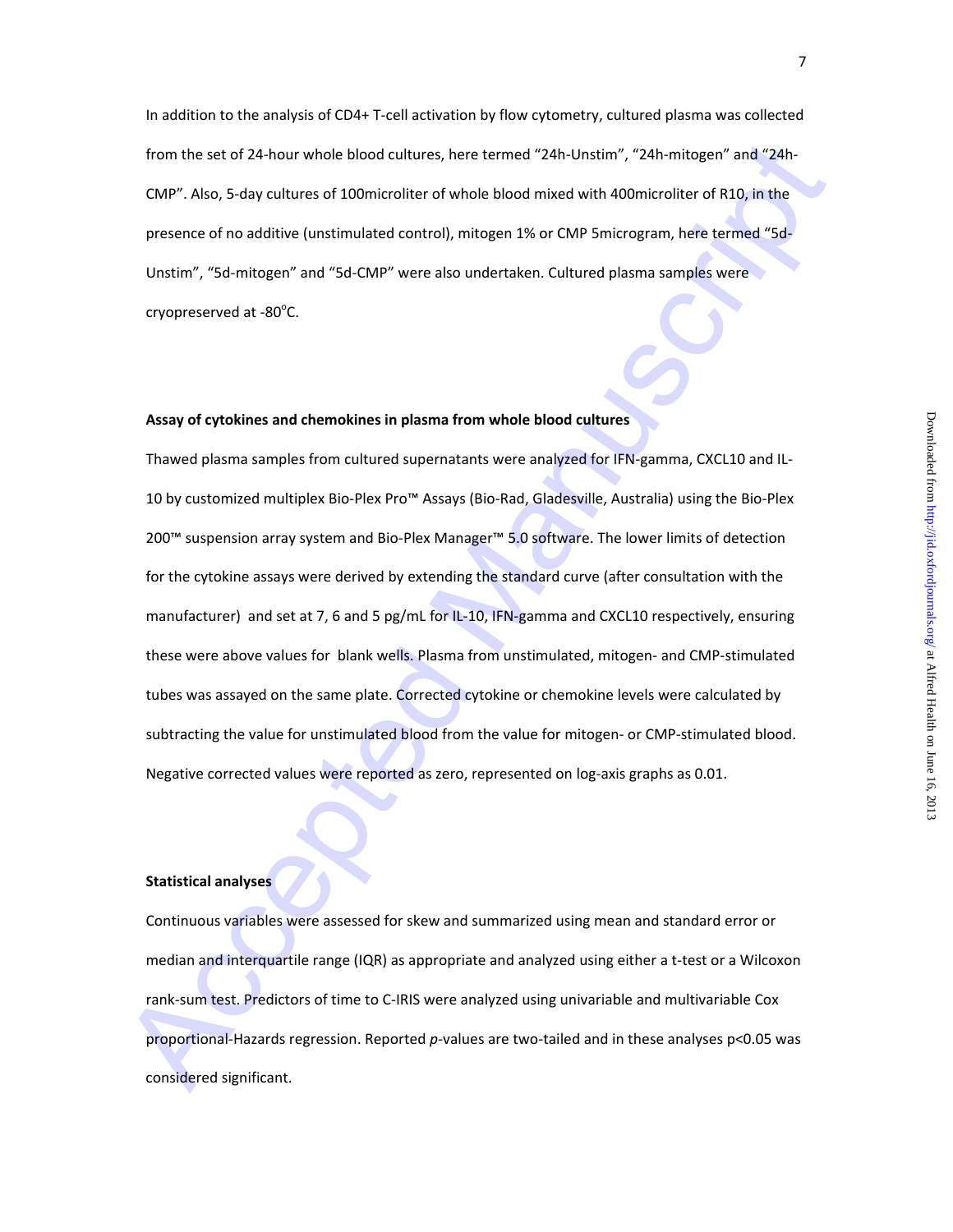Overall differences for each variable were tested by Kruskal‐Wallis. If a significant difference was seen, each pair of time points were tested separately using a Wilcoxon rank-sum test with Bonferroni adjustment of the p-level cut-off for multiple comparisons; where p-values below 0.0083 were considered significant. Curve comparison of survival analysis to 24‐weeks was performed with log‐rank (Mantel‐Cox) test.

All analyses were performed using Stata v.12 (StataCorp, College Station, Texas) and GraphPad Prism<sup>®</sup> v5.

#### **Results:**

#### **Summary of baseline patient demographics**

seen, cach pair of time points were tested separately using a Wilcoson rank sum test with<br>
Banderroni adjustment of the p-level cut-off for multiple comparisons; where p-values below 0.00033<br>
were considered significant. C Data were analyzed on the entire patient cohort (n=106), and subsets of patients experiencing C-IRIS (n=27) or no-ND (n=63), and survivors (n= 85) and non-survivors (n=21) at 24-weeks post-cART [15]. The C-IRIS group, when compared to the no-ND group, had lower CD4+ T-cell counts pre-cART (median 16 [IQR 6‐53] vs.36 [16‐83]cells/microliter,p=0.015), but there was no significant difference in age (median 34 vs. 33 years, p=0.704), HIV viral load (5.1 vs. 5.3log<sub>10</sub>copies/mL, p=0.322), CSF or serum cryptococcal antigen (p=0.947 and 0.756 respectively) [15].

Mitogen-reactive CD4+ T-cells in whole blood increased over 24-weeks of cART but there was no **change in CMP‐reactive CD4+ T‐cells** 

Blood collected prior to cART commencement demonstrated significantly higher proportions of activated (CD25+CD134+) T-cells after stimulation with mitogen (p<0.0001) and CMP (p<0.0001) compared to unstimulated tubes (Figure 1A). Over 24‐weeks of cART, the proportion of activated CD4+ T-cells remained low in the unstimulated tubes while the proportion of mitogen-activated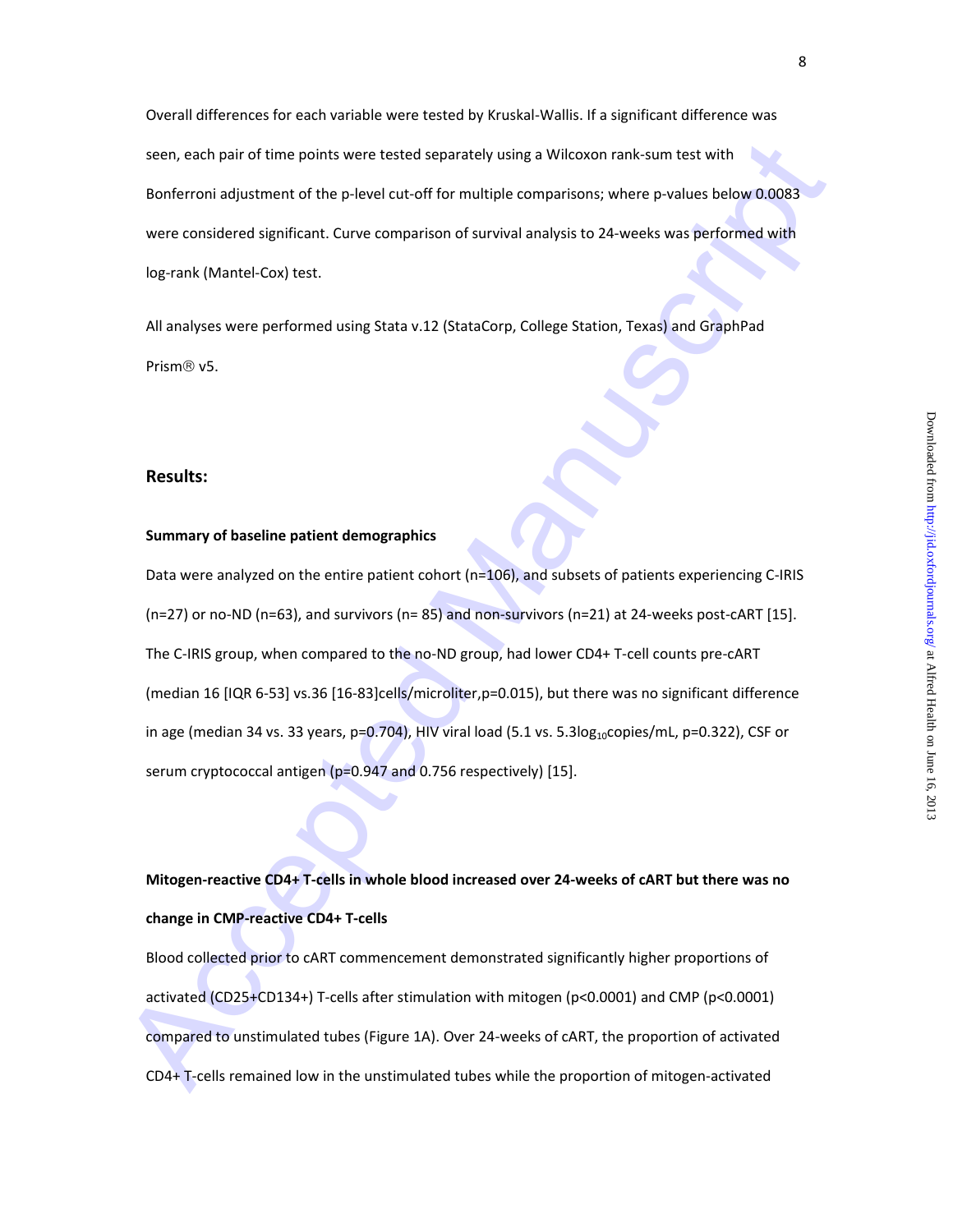CD4+ T-cells increased significantly ( $p<0.0001$ ). In contrast, the proportion of CMP-activated CD4+ Tcells did not change over 24‐weeks of cART (Figure 1B).

#### **Mitogen‐ and CMP‐induced cytokine and chemokine production before and after cART**

cells did not change over 24 weeks of cART (Figure 18).<br>
Mitogen- and CMP-induced cytokine and chemokine production before and after cART<br>
In blood collected pre-cART, CMP-induced IFN-gamma was undetectable in 32,7% and 54 In blood collected pre‐cART, CMP‐induced IFN‐gamma was undetectable in 32.7% and 54.8% of the entire patient cohort after 24-hours and 5-days of stimulation, respectively. Levels of mitogeninduced IFN‐gamma and IL‐10 production in plasma after 24‐hours and 5‐days of stimulation increased on cART (all p=<0.0001) (Figure 2A; 2C) while levels of mitogen‐induced CXCL10 increased following 5‐days (p=0.0008) but not 24‐hours of stimulation (Figure 2B). CMP‐induced IFN‐gamma production increased on cART following 5‐days of stimulation (p=0.0001) (Figure 2D) and CMP‐ induced CXCL10 production decreased on cART following both 24‐hours and 5‐ days of stimulation (p=0.0038 and 0.0023, respectively) (Figure 2E). There were no significant changes in CMP‐induced IL‐10 production over 24 weeks of cART (Figure 2F).

## C-IRIS was associated with lower CMP-induced IFN-gamma production pre-cART but not with **increased CMP‐specific T‐cell responses during cART**

Having established the validity of the whole blood assay methods by examining the entire patient cohort, we compared T‐cell responses in patients who experienced C‐IRIS or no‐ND. Proportions of mitogen‐activated (CD25+CD134+) CD4+ T‐cells did not differ between the groups before cART but were lower in the C-IRIS group after 24-weeks of cART (p=0.0077) (Figure 3A). Proportions of CMPactivated CD4+ T-cells did not differ between groups before or during cART (Figure 3B) though CMPactivated CD4+ T‐cell counts were lower in the C‐IRIS group pre‐cART (p=0.0178) but not during cART (Figure 3C).

In whole blood cultures, the C‐IRIS group when compared to the no‐ND group had lower CMP‐ induced IFN‐gamma production after stimulation for 24‐hours pre‐cART (p=0.0437; figure 4A) and after stimulation for 24‐hours (p=0.0257) and 5‐days, (p=0.0261) at 4 weeks after cART initiation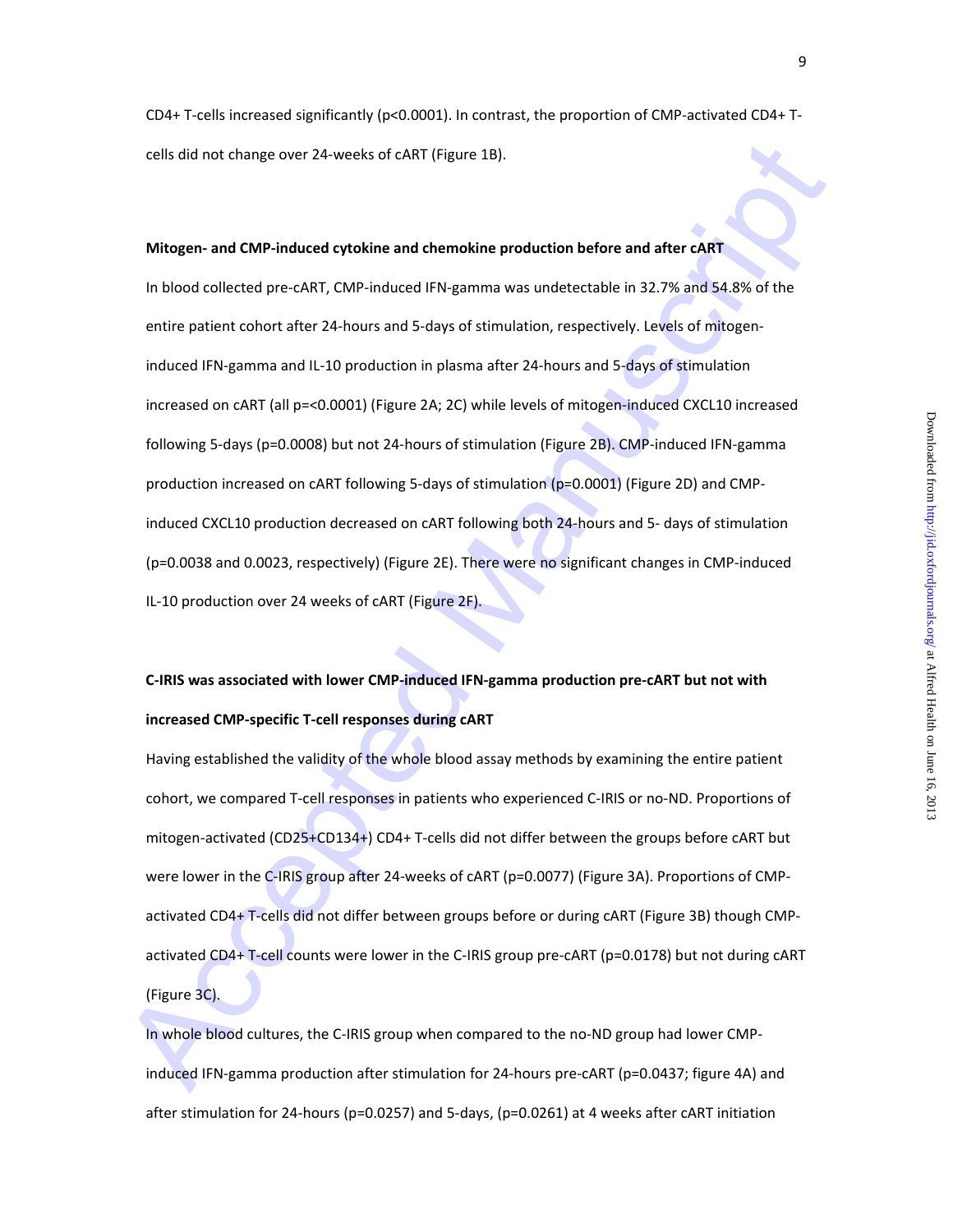(Figure 4A and 4B). There were no differences in CMP‐induced IL‐10 or CXCL10 levels between these

groups before and during cART.

# groups before and during cART.<br>
Higher proportions of mitogen-activated CD4+ T-cells and greater production of CXCLIO and II-10<br>
in 24h-CMP cultures pre-cART were associated with improved 24-week overall survival<br>
We next Higher proportions of mitogen-activated CD4+ T-cells and greater production of CXCL10 and IL-10 **in 24h‐CMP cultures pre‐cART were associated with improved 24‐week overall survival** We next explored whether CMP‐ and mitogen‐induced T‐cell and cytokine and chemokine responses in whole blood cultures before cART were associated with patient survival during 24‐weeks of cART. The proportion of mitogen‐activated (CD25+CD134+) CD4+ T‐cells in blood collected pre‐cART was higher in survivors than non-survivors (median 22.5 [IQR 10.9-32.5] vs. 9.2 [4.2-22.4]%; p=0.0053; Figure 5A). In CMP‐stimulated cultures, survivors had higher pre‐cART CXCL10 production in 24‐hour cultures (median 611.3 [143.4‐1598.0] vs. 399.4 [0.01‐987.8]pg/mL; p=0.0436) and higher IL‐10 production in both 24‐hour and 5‐day cultures (median 588.2 [373.0‐984.3] vs. 341.2 [91.9‐ 675.7]pg/mL;p=0.0319; and 239.0 [109.1‐427.7] vs.109.2 [57.9‐267.4]pg/mL, p=0.0444, respectively; Figure 5B). There was no difference in CMP-induced IFN-gamma production between these groups.

Using survival analysis, patients in the lowest quartile for proportion of mitogen‐activated (CD25+, CD134+) CD4+ T‐cells pre‐cART had a reduced 24‐week survival compared with other patients (Hazard ratio HR 0.1386,95%CI 0.0454‐0.4229;p=0.0005. Patients in the lowest quartile for 24h‐CMP‐ induced CXCL10 and IL‐10 production also had decreased survival (HR 0.2553,95%CI 0.0878‐ 0.7426;p=0.0122 and HR 0.1837,95%CI 0.0422-0.7994;p=0.0239). When we analyzed these three parameters together, patients who had at least one of these parameters in the lowest quartile were less likely to survive to 24‐weeks than those with all three parameters measured in the upper three quartiles (HR 0.2115,95%CI 0.0834‐0.5367;p=0.0011) (Figure 6A). There were insufficient events to undertake a multivariable analysis of the relationship between pre‐cART values for these parameters and survival.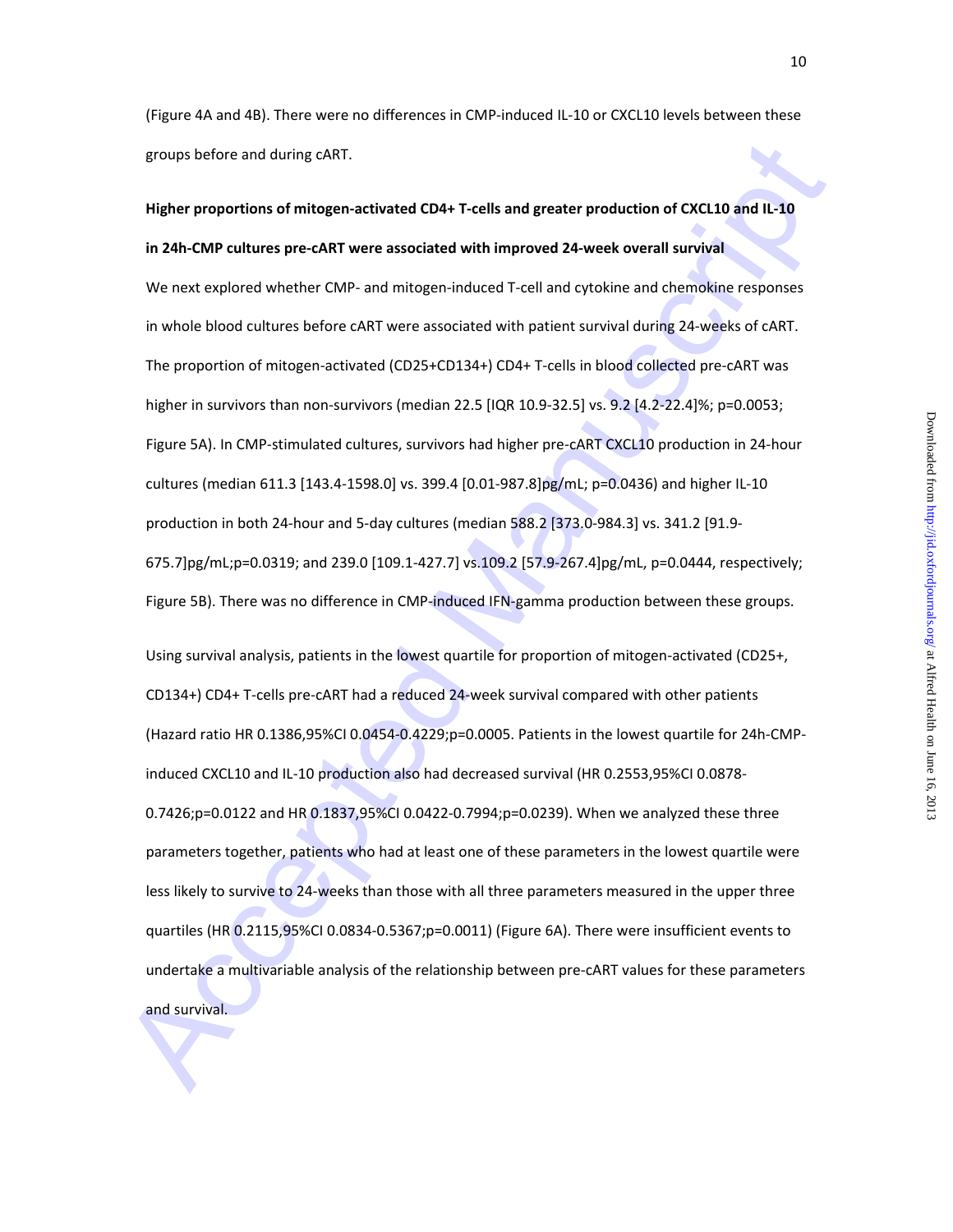#### **Discussion:**

We have undertaken the first large-scale analysis of cryptococcal-specific T-cell responses in HIV-<br>infected patients with treated CM before and during the first 24 weeks of cART using assay methods<br>with potential for tra We have undertaken the first large-scale analysis of cryptococcal-specific T-cell responses in HIVinfected patients with treated CM before and during the first 24‐weeks of cART using assay methods with potential for translation into routine clinical settings. We established the validity of our assay methods by demonstrating a clear improvement in T‐cell function in the entire cohort of patients over the first 6 months of cART as evidenced by a graduated increase in the proportion of mitogen‐ activated (CD25+CD134+) CD4+ T‐cells and a rise in mitogen‐induced IFN‐gamma, CXCL10 and IL‐10 production in whole blood cultures, consistent with previous studies demonstrating increased proliferative responses to mitogens and common antigens as a surrogate of immune recovery [16‐ 18]. In addition, we demonstrated that a higher proportion of mitogen‐activated CD4+ T‐cells and higher CMP‐induced production of CXCL10 and IL‐10 in whole blood cultures pre‐cART were associated with improved patient survival after 24 weeks of cART. While we did not detect higher CMP‐activated CD4+ T‐cells after cART in the C‐IRIS group, these patients exhibited lower CMP‐ activated CD4+ T-cell count pre-cART, likely reflecting the lower total CD4+ T-cell count in this group. Patients with greater CD4+ T‐cell depletion are known to have poorer antigen‐specific proliferation [16].

The increase in mitogen-induced IFN-gamma and CXCL10 production on cART was associated with a decline in CMP‐induced CXCL10 production, perhaps reflecting a declining effector memory T‐cell response to a lower pathogen load. However, CMP‐induced IFN‐gamma responses in 5‐day cultures increased during cART. The explanation for this discrepancy is unclear but it is possible that the relationship between CXCL10 and IFN‐gamma is different in 5‐day cultures.

More than 30% of patients in our study had undetectable CMP‐induced IFN‐gamma in whole blood cultures pre‐cART. Notably, the C‐IRIS group showed significantly lower CMP‐induced production of IFN‐gamma pre‐cART and after 4 weeks of cART. It is well known that IFN‐gamma plays a critical role in the control of cryptococcosis. In a murine model of pulmonary cryptococcosis, an increase in early IFN‐gamma secretion from lung‐associated lymph nodes was observed in cryptococcal‐resistant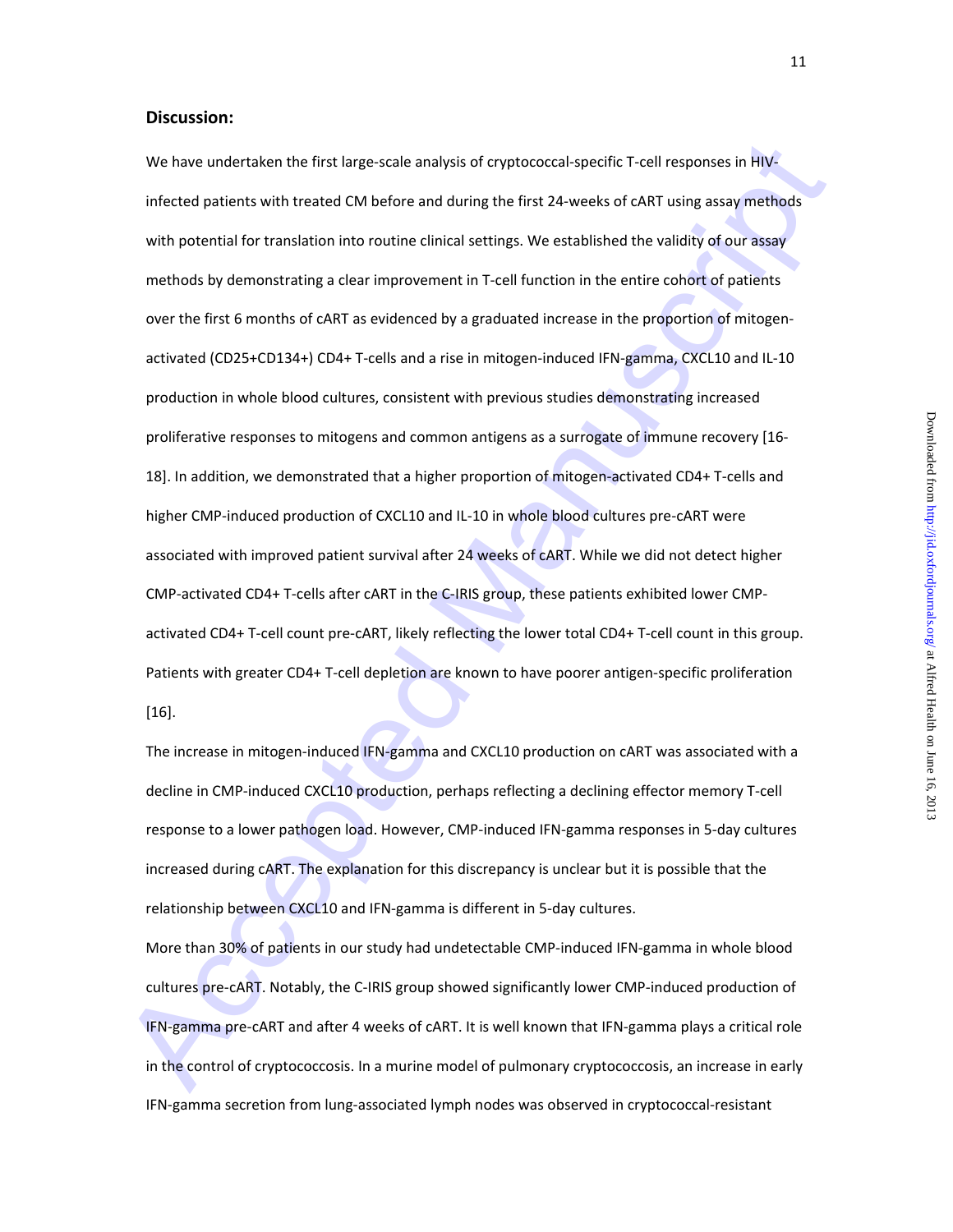Downloaded from http://jid.oxfordjournals.org/ at Alfred Health on June 16, 2013 Downloaded from <http://jid.oxfordjournals.org/> at Alfred Health on June 16, 2013

resulted in reduced cryptococcial detrance (19,20). Furthermore, mice lacking the IFN gamma<br>receptor gene in a model of pulmonary cryptococccists demonstrated uncontrolled fungal lurden<br>and disseminated disreduce despite e mice compared to cryptococcal‐sensitive mice and both an anti‐IFN‐gamma and anti‐IL‐12 antibody resulted in reduced cryptococcal clearance [19,20]. Furthermore, mice lacking the IFN-gammareceptor gene in a model of pulmonary cryptococcosis demonstrated uncontrolled fungal burden and disseminated disease despite enhanced pulmonary leucocytosis [21]. Higher CSF IFN‐gamma levels in patients with CM were associated with improved rates of CSF cryptococcal clearance and survival [22]. The reduced CMP‐induced IFN‐gamma production in our patients may have contributed to the poorer cryptococcal clearance seen in the C‐IRIS group [14,15], therefore predisposing them to C-IRIS. In support of this, a higher proportion of IFN-gamma+ CD4+ T-cells in HIV‐infected patients with CM was associated with a lower fungal burden and a better survival rate at 2 weeks after cART [23]. In our study, CMP‐induced IFN‐gamma production in blood collected pre‐ cART was not associated with improved survival at 24 weeks, however, production of the IFN‐ gamma‐inducible protein CXCL10 was. The discrepant association between IFN‐gamma and survival may reflect the use of whole blood culture assays in our study compared to intracellular staining of T-cells in PBMCs in the study by Jarvis et al [23].

Two human studies have explored the promising role of adjunctive, short‐course exogenous IFN‐ gamma therapy in HIV-infected patients with CM, with the more recent study showing significantly improved rates of CSF cryptococcal clearance [24,25] and a suggestion that the impact of exogenous IFN‐gamma may have been greatest in patients with poor baseline cryptococcal‐specific CD4+ T‐cell memory responses [23]. Taken together, these findings suggest that patients with low IFN‐gamma responses to CMP have a higher risk of developing C-IRIS and may be the group who would most benefit from adjunctive exogenous IFN‐gamma therapy. Equally, those patients at risk of developing C‐IRIS‐related early mortality may potentially be detected by low or absent IFN‐gamma or CXCL10 production using this simple assay of CMP‐stimulated whole blood cultures.

In our study, the proportion of CMP‐activated (CD25+CD134+) CD4+ T‐cells did not distinguish C‐IRIS patients from no‐ND patients either before or after cART. This finding has several possible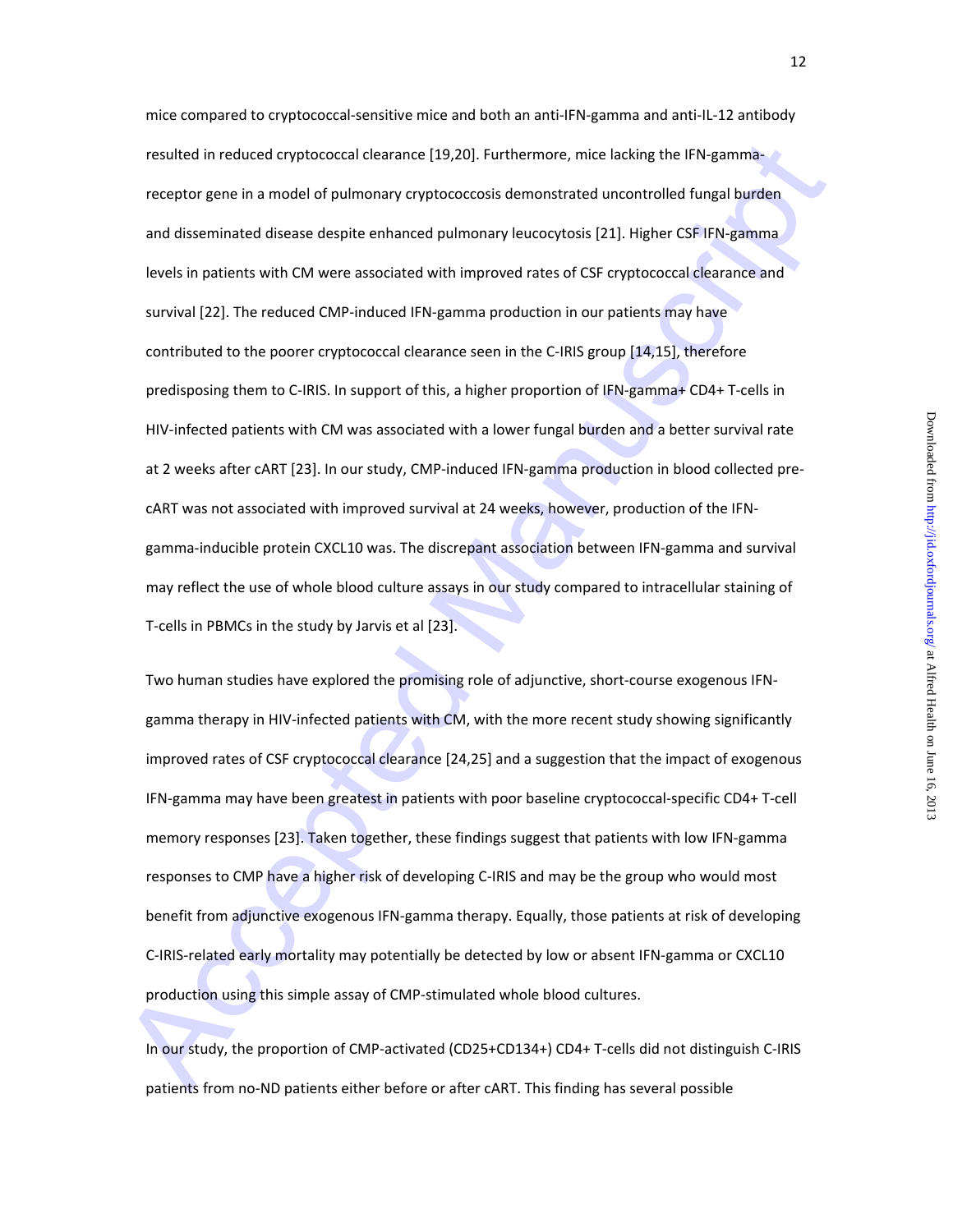of C IRIS. In this study we only examined patients with paradoxical C IRIS, whereas increased CMP<br>specific T-cell responses have mainly been reported in patients with "annualizing" C-reals (21, 24).<br>Second, C IRIS creats o explanations. First, T‐cell responses to CMP may not be involved in the immunopathology of all cases of C‐IRIS. In this study we only examined patients with paradoxical C‐IRIS, whereas increased CMP‐ specific T-cell responses have mainly been reported in patients with 'unmasking' C-IRIS (21, 24). Second, C-IRIS events occurring in the CNS may have immune responses compartmentalized to the CNS and may not be detectable in blood. Third, whole blood assay methods may not be sensitive enough to detect CMP‐reactive T‐cells in patients with "paradoxical" C‐IRIS, as appears to be the case in "paradoxical" TB‐IRIS [26,27]. Importantly, Jarvis et al [23] also did not demonstrate an increase in CMP‐reactive CD4+ T‐cells after 4 weeks of cART using polychromatic flow cytometry. Finally, it is possible the CMP purified from the Cap67 acapsular *Cryptococcus spp.*mutant may not induce a robust T-cell response in patients infected with Cryptococcal strains found in South Africa. Different cryptococcal genotypes have been shown to induce different cytokine profiles [28].

IL‐10 is a critical immunoregulatory molecule, and is able to down‐regulate both innate and adaptive immunity, leading to increased susceptibility particularly, to intracellular pathogens, including *Cryptococcus spp*., and microbial persistence [29]. On the other hand, IL‐10 may also protect hosts from exaggerated inflammatory and immune reactions and tissue injuries secondary to infections [29]. IL-10 is known to reduce IFN-gamma production in Th1 cells thereby amplifying deactivation of antigen‐presenting cells [30], and is able to suppress all functions of monocytes/macrophages by interfering with antigen presentation, release of immune mediators and phagocytosis. The poorer survival rates seen in patients with lower CMP‐induced IL‐10 responses pre‐cART, supports its role in containing the inflammation and tissue injury associated with CM.

Higher proportions of mitogen-activated CD4+T-cells in blood from patients pre-cART were also associated with improved survival at 24‐weeks, suggesting that preservation of mitogenic response associated with CD4+ T‐cell preservation pre‐cART is important for survival in HIV‐CM co‐infected patients. Pre-cART measurement of these three parameters found to be associated with survival may identify those at risk for increased mortality and require enhanced clinical surveillance. Other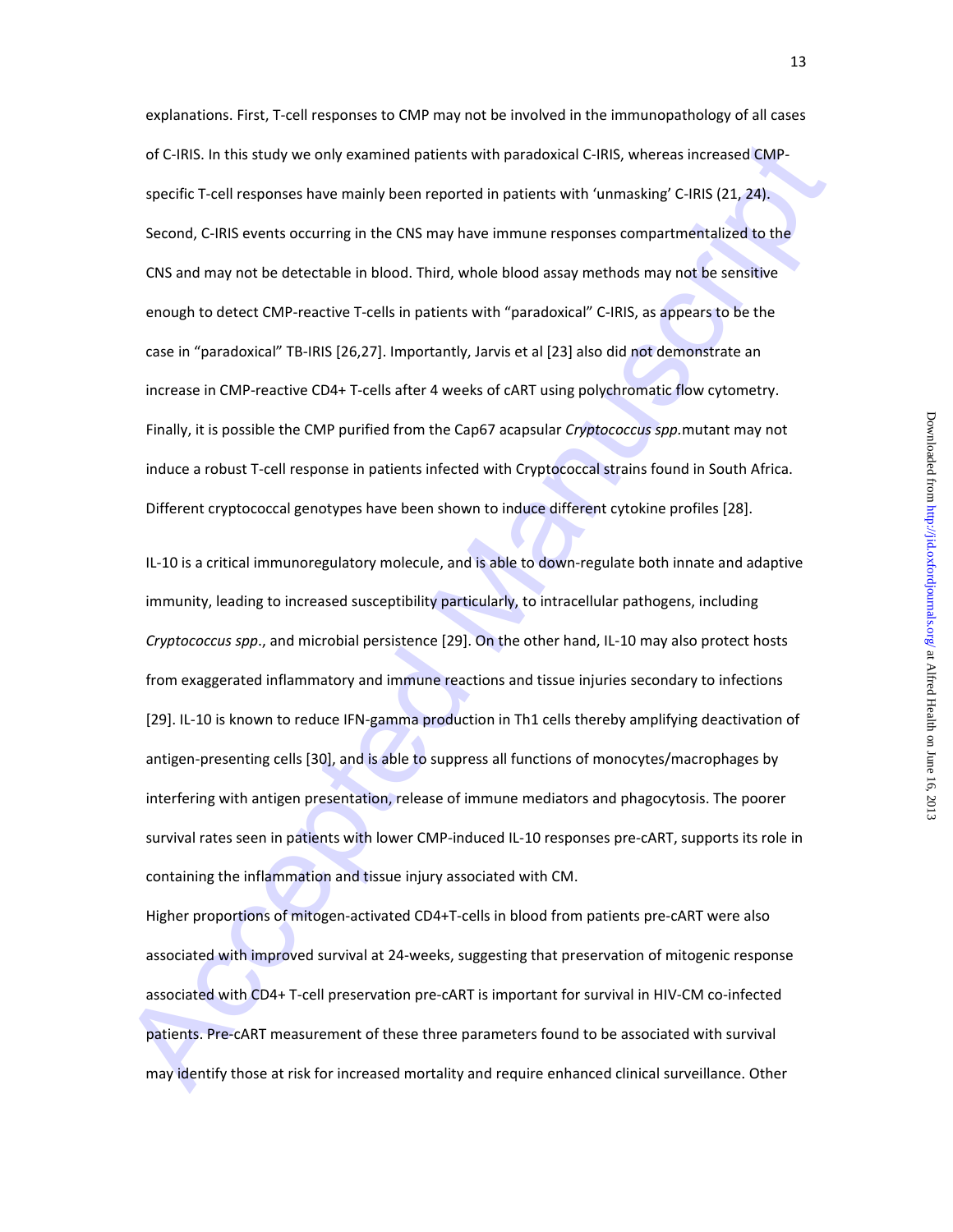laboratory test predictors of C‐IRIS and death previously reported have included perturbations of serum levels of several cytokines [31]. A direct comparison of all these biomarkers is warranted.

Our study has some limitations. Our C‐IRIS and no‐ND groups were not matched for CD4+ T‐cell count pre‐cART and this disparity may have contributed to the difference between our finding of a reduced IFN‐gamma level in our C‐IRIS patients compared to other studies. We chose to analyze our data collected strictly at scheduled timepoints prospectively, rather than reverse-matching at C-IRISevent for an equivalent time‐control. However, we believe our longitudinal follow‐up of the cohort without selecting for equivalence in CD4+ T-cell count or reverse time-matching lends credence to our findings.

serum levels of several cytokines (31). A direct comparison of all these biomarkers is worranted.<br>
Our study has some limitations. Our C IRIS and no ND groups were not matched for CDA+T cell<br>
count pre-GART and this dispar In conclusion, using whole blood assays of T‐cell responses to CMP, we have shown that HIV‐ infected patients with treated CM who exhibit lower CMP‐induced IFN‐gamma production pre‐cART are at increased risk of C-IRIS. The effect of adjunctive exogenous IFN-gamma should be trialed in patients who have low CMP‐induced IFN‐gamma responses as a means to enhance cryptococcal clearance and potentially to prevent C‐IRIS. Further, preserved T‐cell function, as demonstrated by mitogen‐activated CD4+ T‐cells, and increased IL‐10 and CXCL10 responses in CMP‐stimulated whole blood cultures pre‐cART were associated with better survival at 24‐weeks post cART. This assay might be incorporated into a risk-stratification algorithm in the management of HIV-CM co-infected patients.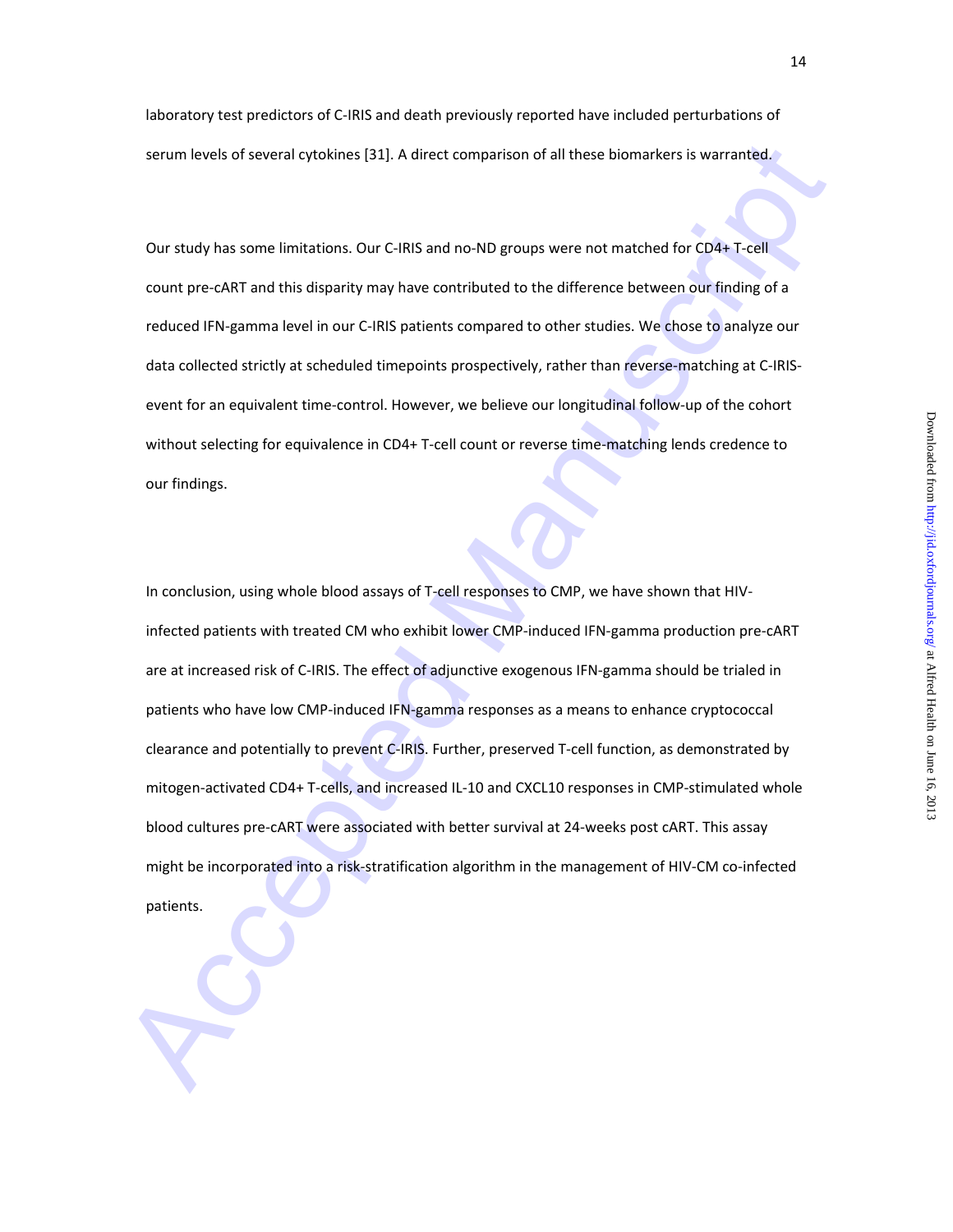#### **Acknowledgements:**

We would like to acknowledge the patients and their families, staff at HV Pathogenesis Programme<br>and king Edward VIII Hospital and Burnet Institute. We gratefully acknowledge the financial support<br>granted by REACH initiati We would like to acknowledge the patients and their families, staff at HIV Pathogenesis Programme and King Edward VIII Hospital and Burnet Institute. We gratefully acknowledge the financial support granted by REACH Initiative (Research and Education in HIV/AIDS for Resource Poor Countries) and Pfizer Neuroscience Research Grant. CCC was supported by the Australian Commonwealth Government for the Australian Postgraduate Award 2009 and Australian NHMRC (National Health and Medical Research Council) Postgraduate Scholarship 2010‐2012. SML was supported by National Institutes of Health grant AI025780. TN was supported in part by an international Early Career Scientist grant from the Howard Hughes Medical Institute and by the South African Department of Science and Technology/National Research Foundation Research Chairs Initiative. SRL is a NHMRC practitioner fellow. MAF was supported by NHMRC grant 510448.

#### **Authors' contribution:**

MF, AL, CC and SRL designed the experiments; CC, TS, MF and SRL analyzed the data. CC, MF, SRL and SML wrote the manuscript. CC and SO performed the immunological assays. SML provided the cryptococcal mannoproteins. CC and BG conducted the clinical study. MF, SRL, CC, AL, TN, M‐YSM, WC and JE were members of the protocol steering committee. All read and approved the final manuscript.

#### **Conflict of interest:**

All authors: none declared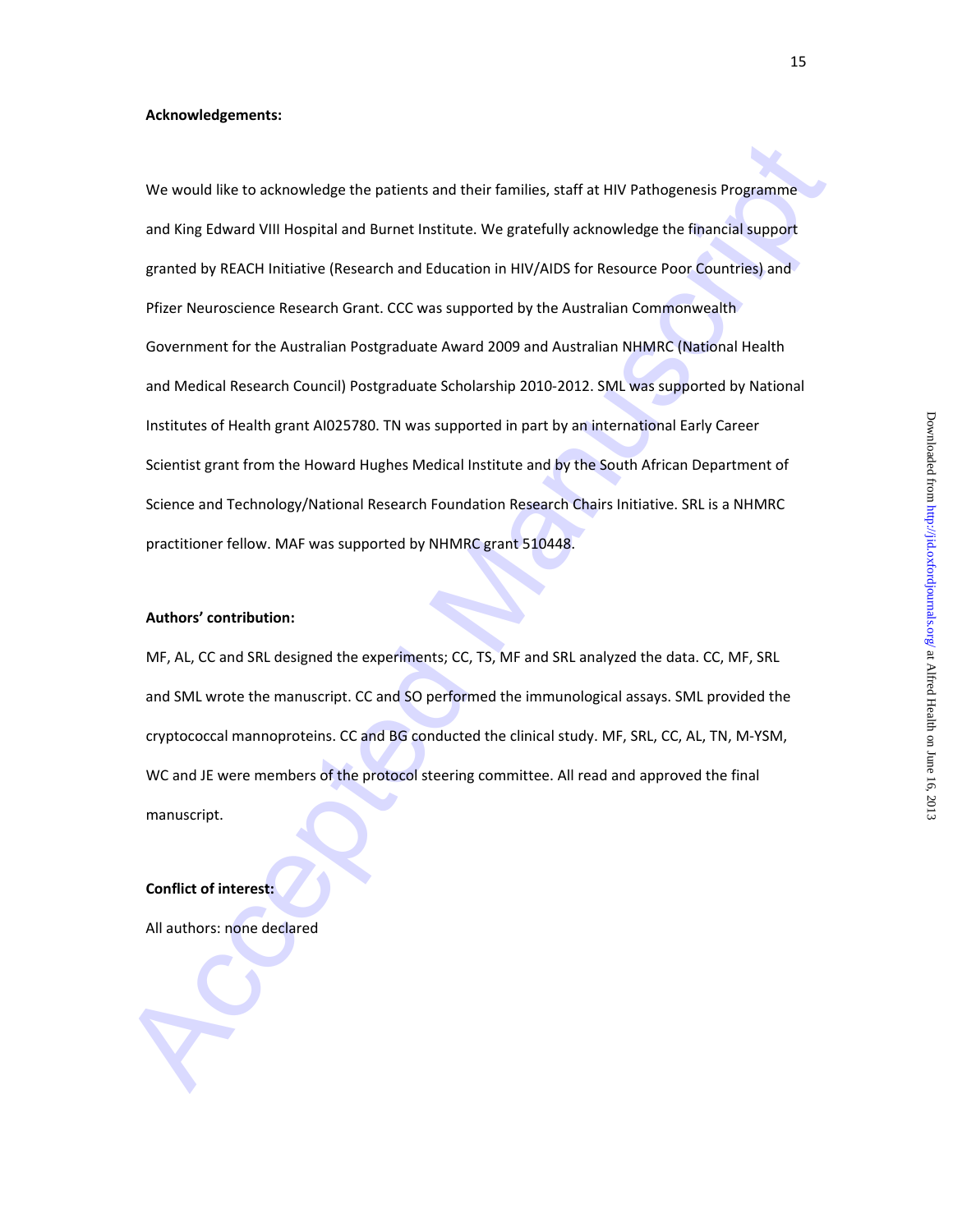- (1) Park BJ, Wannemuehler KA, Marston BJ, Govender N, Pappas PG, Chiller TM. Estimation of the current global burden of cryptococcal meningitis among persons living with HIV/AIDS. AIDS **2009 Jan 29**;23(4):525‐30.
- (2) Muller M, Wandel S, Colebunders R, Attia S, Furrer H, Egger M. Immune reconstitution inflammatory syndrome in patients starting antiretroviral therapy for HIV infection: a systematic review and meta‐analysis. Lancet Infect Dis **2010 Apr**;10(4):251‐61.
- (3) Tan DB, Yong YK, Tan HY, et al. Immunological profiles of immune restoration disease presenting as mycobacterial lymphadenitis and cryptococcal meningitis. HIV Med **2008 May**;9(5):307‐16.
- (4) Haddow LJ, Colebunders R, Meintjes G, et al. Cryptococcal immune reconstitution inflammatory syndrome in HIV‐1‐infected individuals: proposed clinical case definitions. Lancet Infect Dis **2010 Nov**;10(11):791‐802.
- (5) Boulware DR, Bonham SC, Meya DB, et al. Paucity of initial cerebrospinal fluid inflammation in cryptococcal meningitis is associated with subsequent immune reconstitution inflammatory syndrome. J Infect Dis **2010 Sep 15**;202(6):962‐70.
- (6) Keoshkerian E, Helbig K, Beard M, et al. A novel assay for detection of hepatitis C virus‐ specific effector CD4(+) T cells via co-expression of CD25 and CD134. J Immunol Methods **2012 Jan 31**;375(1‐2):148‐58.
- (7) Zaunders JJ, Munier ML, Seddiki N, et al. High levels of human antigen‐specific CD4+ T cells in peripheral blood revealed by stimulated coexpression of CD25 and CD134 (OX40). J Immunol **2009 Aug 15**;183(4):2827‐36.
- (8) Wozniak KL, Levitz SM. Isolation and purification of antigenic components of cryptococcus. Host‐Pathogen Interactions.Totowa, NJ: Humana Press, **2008**. p. 71‐83.
- (1) Park 8J, Warnenmuelher KA. Marston BJ, Govender N, Pappas PG, Chiller TM. Estimation of<br>the current global barden of cryptosoccal memiptis among persons long with ritily/AUS.<br>Anuller KM wandels, Accelembers & Antis, S (9) Levitz SM, North EA. Lymphoproliferation and cytokine profiles in human peripheral blood mononuclear cells stimulated by Cryptococcus neoformans. J Med Vet Mycol **1997 Jul**;35(4):229‐36.
	- (10) Hoy JF, Murphy JW, Miller GG. T cell response to soluble cryptococcal antigens after recovery from cryptococcal infection. J Infect Dis **1989 Jan**;159(1):116‐9.
	- (11) Pietrella D, Cherniak R, Strappini C, et al. Role of mannoprotein in induction and regulation of immunity to Cryptococcus neoformans. Infect Immun **2001 May**;69(5):2808‐14.
	- (12) Pitzurra L, Cherniak R, Giammarioli M, Perito S, Bistoni F, Vecchiarelli A. Early induction of interleukin‐12 by human monocytes exposed to Cryptococcus neoformans mannoproteins. Infect Immun **2000 Feb**;68(2):558‐63.
	- (13) Chaka W, Verheul AF, Vaishnav VV, et al. Cryptococcus neoformans and cryptococcal glucuronoxylomannan, galactoxylomannan, and mannoprotein induce different levels of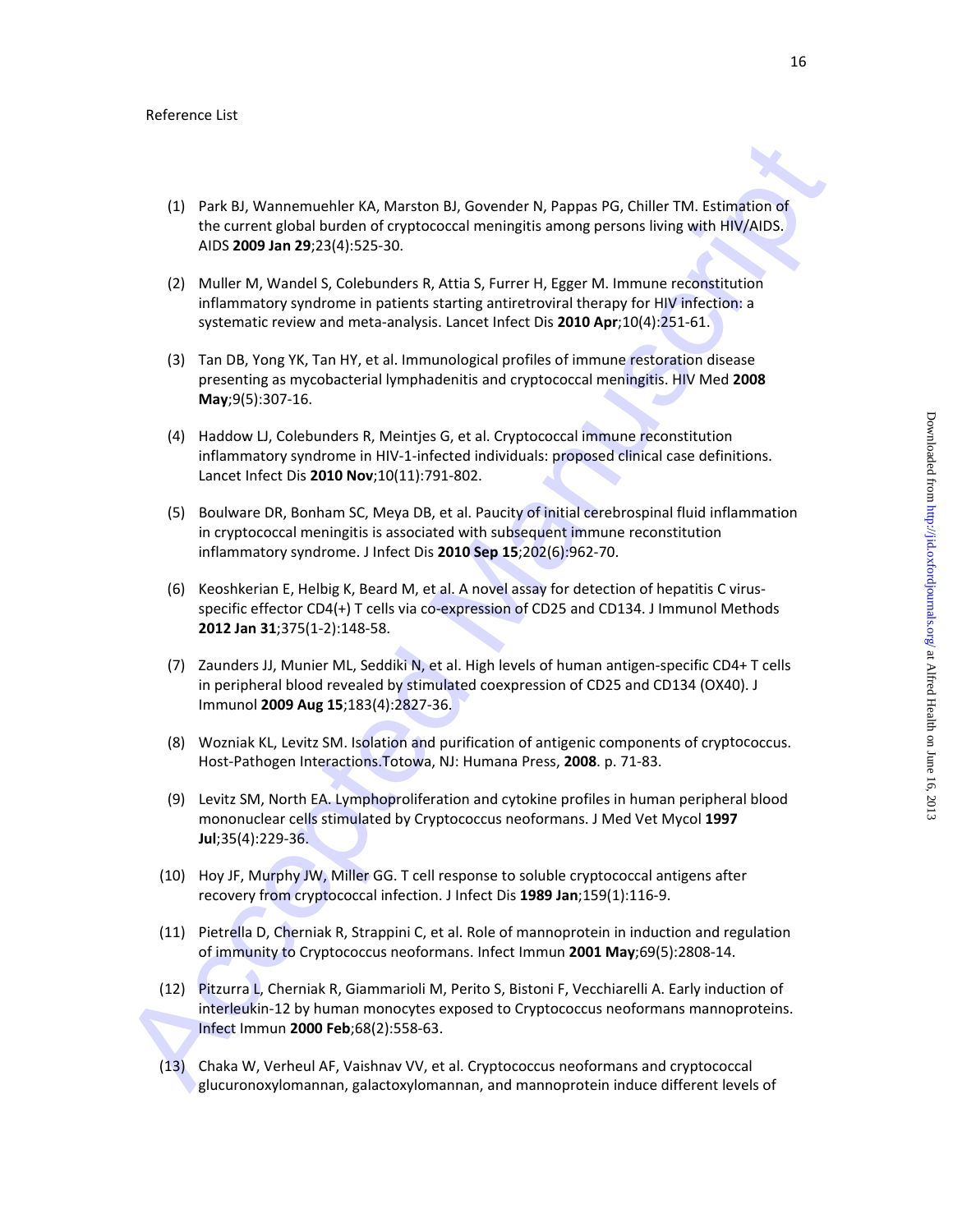tumor necrosis factor alpha in human peripheral blood mononuclear cells. Infect Immun **1997 Jan**;65(1):272‐8.

- (14) Chang CC, Dorasamy AA, Elliott JH, et al. HIV‐infected patients with cryptococcal meningitis who attain CSF sterility pre‐cART commencement experience improved outcomes in the first 24 weeks. **2012**. Conference on retroviruses and Opportunistic Infections (CROI), Seattle, Washington. March 2012
- (15) Chang CC, Elliott JH, Gosnell BI, et al. Clinical and mycological determinants of Cryptococcosis‐associated IRIS (C‐IRIS). 2012 Jul 29; **2012**. World AIDS conference, Washington, D.C. July 2012
- (16) Wendland T, Furrer H, Vernazza PL, et al. HAART in HIV‐infected patients: restoration of antigen‐specific CD4 T‐cell responses in vitro is correlated with CD4 memory T‐cell reconstitution, whereas improvement in delayed type hypersensitivity is related to a decrease in viraemia. AIDS **1999 Oct 1**;13(14):1857‐62.
- (17) Autran B, Carcelain G. AIDS. Boosting immunity to HIV‐‐can the virus help? Science **2000 Nov 3**;290(5493):946‐9.
- (18) Li TS, Tubiana R, Katlama C, Calvez V, Ait MH, Autran B. Long‐lasting recovery in CD4 T‐cell function and viral‐load reduction after highly active antiretroviral therapy in advanced HIV‐1 disease. Lancet **1998 Jun 6**;351(9117):1682‐6.
- (19) Hoag KA, Lipscomb MF, Izzo AA, Street NE. IL‐12 and IFN‐gamma are required for initiating the protective Th1 response to pulmonary cryptococcosis in resistant C.B‐17 mice. Am J Respir Cell Mol Biol **1997 Dec**;17(6):733‐9.
- (20) Hoag KA, Street NE, Huffnagle GB, Lipscomb MF. Early cytokine production in pulmonary Cryptococcus neoformans infections distinguishes susceptible and resistant mice. Am J Respir Cell Mol Biol **1995 Oct**;13(4):487‐95.
- (21) Chen GH, McDonald RA, Wells JC, Huffnagle GB, Lukacs NW, Toews GB. The gamma interferon receptor is required for the protective pulmonary inflammatory response to Cryptococcus neoformans. Infect Immun **2005 Mar**;73(3):1788‐96.
- (22) Siddiqui AA, Brouwer AE, Wuthiekanun V, et al. IFN‐gamma at the site of infection determines rate of clearance of infection in cryptococcal meningitis. J Immunol **2005 Feb 1**;174(3):1746‐50.
- 441 Chang CC, Donesarwy AA, Fillolt JH, et al. HIV-infected patients with cryptococcal meninglis who attain GS steeling type -CART commentent asystem (more control in the linet and the steeling the control of the control (23) Jarvis JN, Casazza JP, Stone H, Meintjes G, Harrison TS, Koup R. The Phenotype of the *Cryptococcus*‐specific CD4+ Memory T‐cell Response is Associated with Disease Severity and Outcome in HIV‐associated. **2012**. Conference on retroviruses and Opportunistic Infections (CROI), Seattle, Washington. March 2012
	- (24) Pappas PG, Bustamante B, Ticona E, et al. Recombinant interferon‐ gamma 1b as adjunctive therapy for AIDS‐related acute cryptococcal meningitis. J Infect Dis **2004 Jun 15**;189(12):2185‐91.
	- (25) Jarvis JN, Meintjes G, Rebe K, et al. Adjunctive interferon‐gamma immunotherapy for the treatment of HIV‐associated cryptococcal meningitis: a randomized controlled trial. AIDS **2012 Jun 1**;26(9):1105‐13.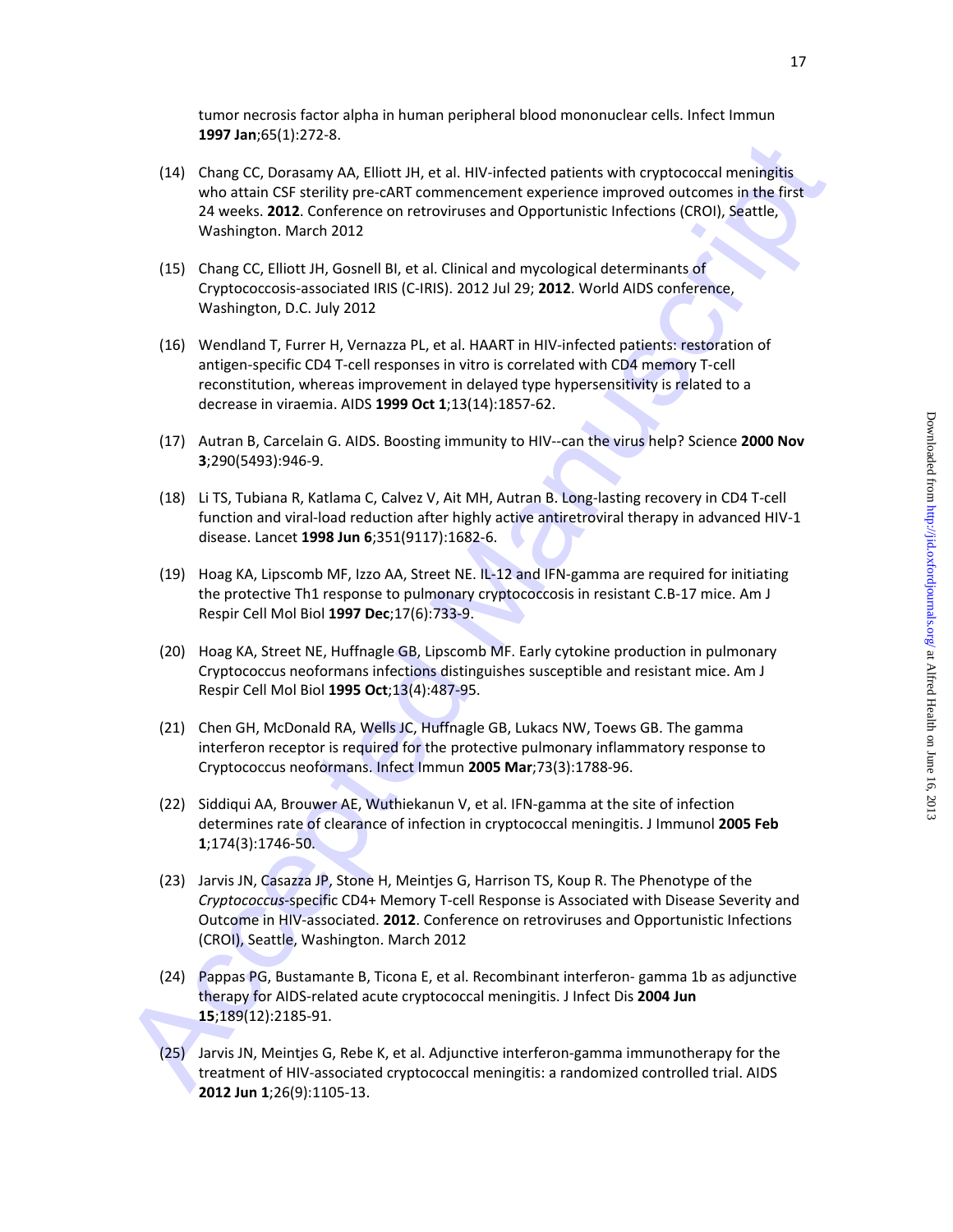- (26) Elliott JH, Vohith K, Saramony S, et al. Immunopathogenesis and diagnosis of tuberculosis and tuberculosis‐associated immune reconstitution inflammatory syndrome during early antiretroviral therapy. J Infect Dis **2009 Dec 1**;200(11):1736‐45.
- and the constrained Manuscript (Manuscript) (1982)<br>
The UPV, Ananovanich J. Analysing priority and at all immunologic market as produced to the<br>methods associated immune reconstruction informatory syndromial tivi and<br>
the (27) Tieu HV, Ananworanich J, Avihingsanon A, et al. Immunologic markers as predictors of tuberculosis‐associated immune reconstitution inflammatory syndrome in HIV and tuberculosis coinfected persons in Thailand. AIDS Res Hum Retroviruses **2009 Nov**;25(11):1083‐9.
	- (28) Wiesner DL, Moskalenko O, Corcoran JM, et al. Cryptococcal genotype influences immunologic response and human clinical outcome after meningitis. MBio **2012**;3(5).
	- (29) Mege JL, Meghari S, Honstettre A, Capo C, Raoult D. The two faces of interleukin 10 in human infectious diseases. Lancet Infect Dis **2006 Sep**;6(9):557‐69.
	- (30) Sabat R, Grutz G, Warszawska K, et al. Biology of interleukin‐10. Cytokine Growth Factor Rev **2010 Oct**;21(5):331‐44.
	- (31) Boulware DR, Meya DB, Bergemann TL, et al. Clinical features and serum biomarkers in HIV immune reconstitution inflammatory syndrome after cryptococcal meningitis: a prospective cohort study. PLoS Med **2010**;7(12):e1000384.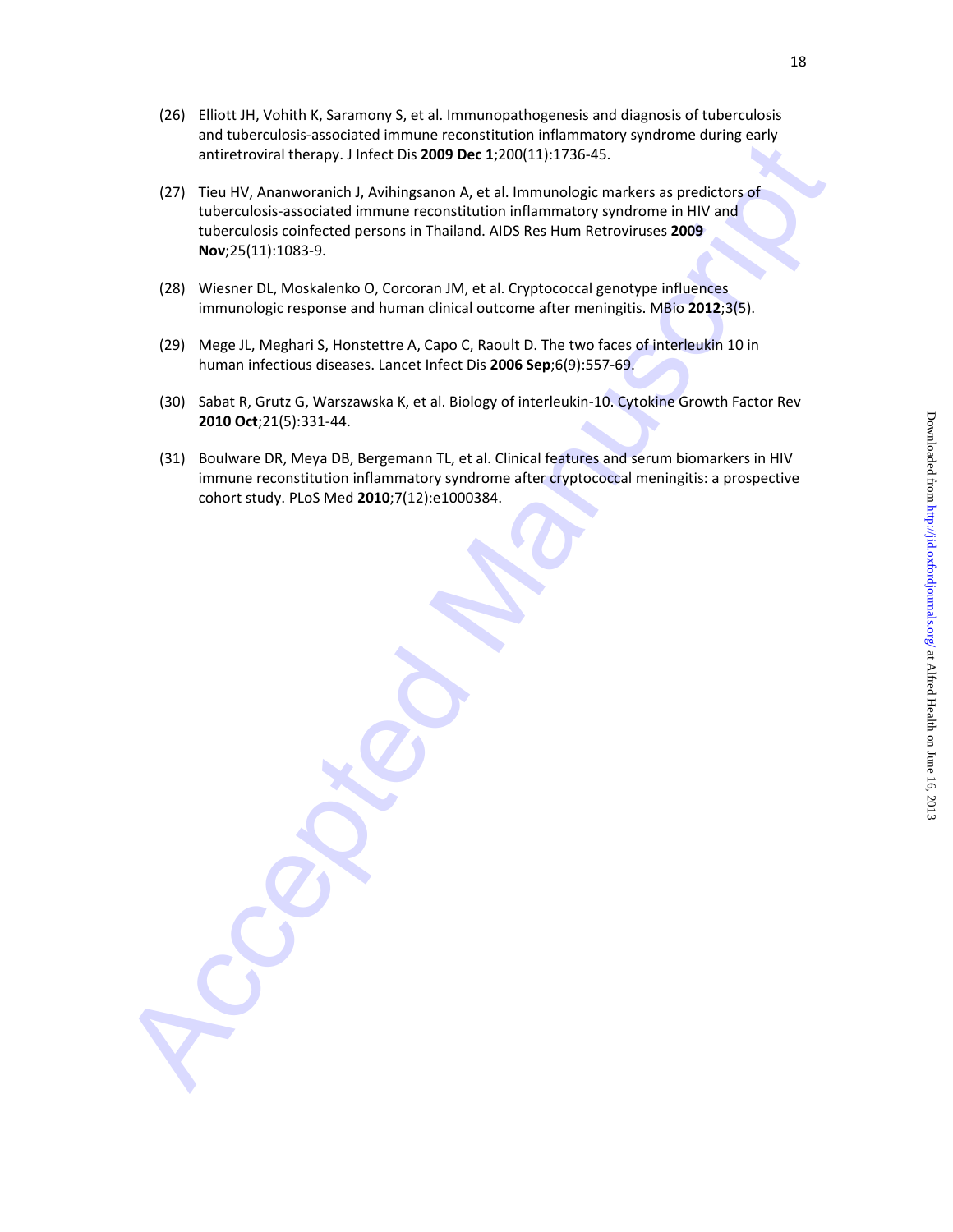#### **Figure legends**

**Figure 1:** The percentage of CD4+ T‐cells that express CD25+ and CD134+ in unstimulated cells or following stimulation with PHA/mitogen or CMP in whole blood collected from patients pre‐cART (A) and over 24 weeks of cART (B). Data are shown as a box-and-whisker plot with the median,  $25^{th}$  and 75<sup>th</sup> percentiles shown as the middle, lower and upper lines of the box respectively. *p*-values are indicated as  $*$  p<0.0500,  $**$  p<0.0100,  $***$  p<0.0010 and  $***$  p<0.0001.

**Figure 2:** Changes in mitogen‐ and CMP‐induced cytokine and chemokine production before and after cART. Whole blood collected from patients prior to cART and over 24 weeks of cART was incubated with either mitogen (upper panel) or CMP (lower panel) for either 24‐hours or 5‐days. IFN‐gamma, CXCL10 and IL‐10 were assayed in plasma from the whole blood cultures. Corrected values (after subtraction of values for unstimulated cultures) are shown as a box-and-whisker plot with the median, 25<sup>th</sup> and 75<sup>th</sup> percentiles shown as the middle, lower and upper lines of the box respectively. *p*‐values are indicated as \* p<0.0500, \*\* p<0.0100, \*\*\* p<0.0010 and \*\*\*\* p<0.0001.

**Figure lagends**<br> **Figure 1:** The percentiage of CD4+T cells that express CD25+ and CD134+ in unstimulated gels or<br>
following stimulation with PHA/mitogen or CMP in whole blood collected from patients pre-CMT (A)<br>
and ove **Figure 3:** CMP‐ and mitogen‐activated T‐cells detected in whole blood from patients with C‐IRIS or ND using flow cytometry. Percentage of CD25+CD134+CD4+ T‐cells following stimulation with mitogen (A) or CMP (B) in whole blood from patients with C‐IRIS (grey box) and no ND (open box) prior to and during 24 weeks of cART. Absolute numbers of CMP-activated CD25+CD134+CD4+ Tcells per microliter blood are also shown (C). The corrected data (after subtraction of values in unstimulated cultures) are shown as a box-and-whisker plot with the median,  $25^{th}$  and  $75^{th}$ percentiles shown as the middle, lower and upper lines of the box respectively. *p*-values are indicated as \* p<0.0500, \*\* p<0.0100, \*\*\* p<0.0010 and \*\*\*\* p<0.0001.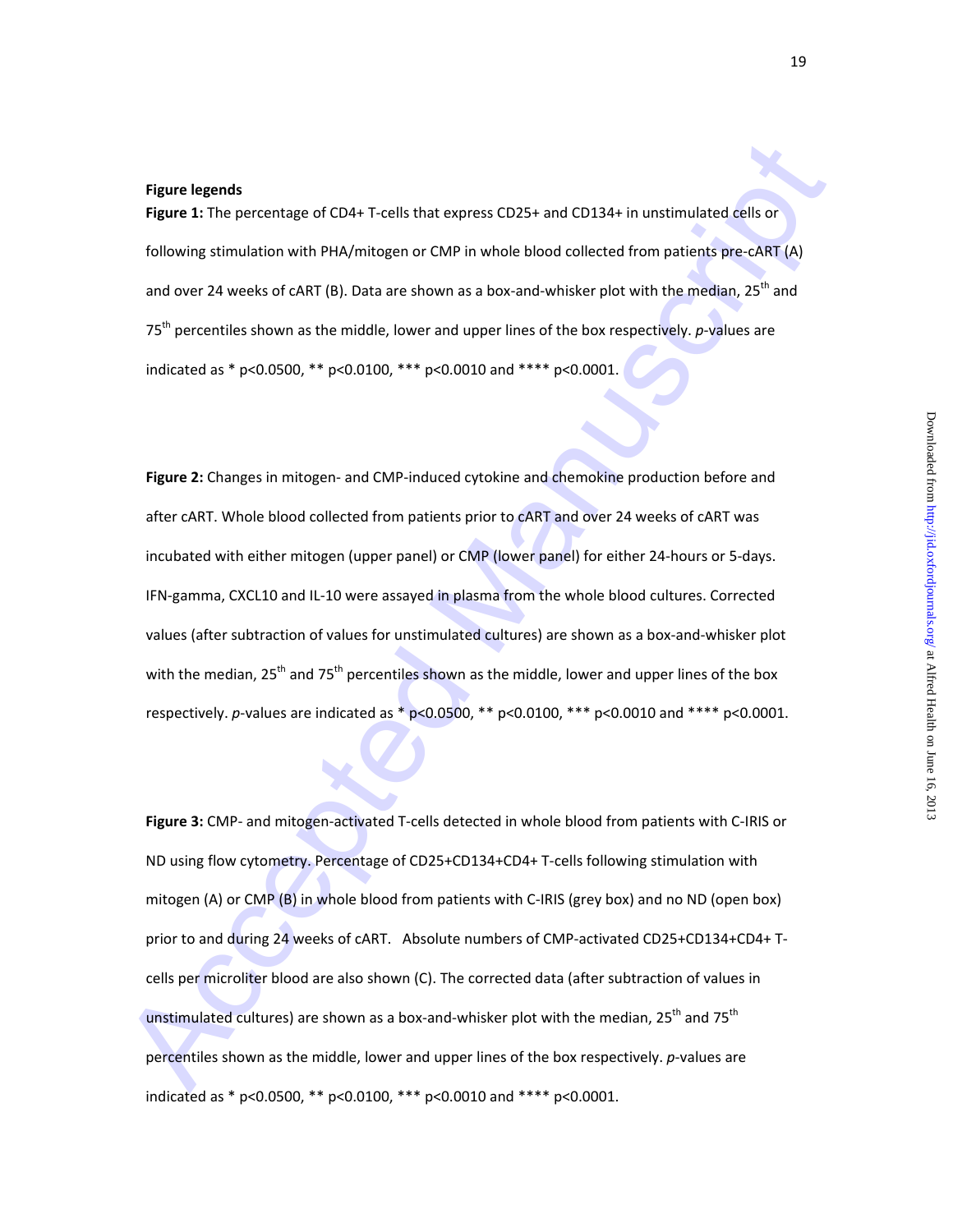**Figure 4:** CMP‐induced IFN‐gamma production in whole blood cultures from patients with C‐IRIS or no‐ND before and during cART. IFN‐gamma levels in plasma after 24‐hours (A) or 5‐days (B) of culture are shown for patients with C-IRIS (grey box) or no ND (white box). The corrected data (after subtraction of values in unstimulated cultures) are shown as a box-and-whisker plot with the median, 25<sup>th</sup> and 75<sup>th</sup> percentiles shown as the middle, lower and upper lines of the box respectively. *p*‐values are indicated as \* p<0.0500, \*\* p<0.0100, \*\*\* p<0.0010 and \*\*\*\* p<0.0001.

**Figure 4:** CMP induced IFN gamma production in whole blood cultures from patients with C IRIS or<br>no AD before and during cART. IFN gamma levels in plasma after 24-hours (A) or 5-days (B) of<br>culture are shown for patients **Figure 5:** Pre‐cART CMP‐specific T ‐cell and cytokine/chemokine responses in patients who did (open box) or did not (grey box) survive the first 24-weeks of cART. (A) Percentage of CD4+ T-cells that expressed CD25+ and CD134+ when unstimulated or following stimulation with mitogen or CMP. (B). Levels of CMP‐induced IFN‐gamma, CXCL10 or IL‐10 in plasma from 24‐hour (left panel) or 5‐day (right panel) whole blood cultures. The corrected data (after subtraction of values for unstimulated cultures) are shown as a box-and-whisker plot with the median, 25<sup>th</sup> and 75<sup>th</sup> percentiles shown as the middle, lower and upper lines of the box.  $p$ -values are indicated as  $*$  p<0.0500,  $**$  p<0.0100,  $***$ p<0.0010 and \*\*\*\* p<0.0001.

**Figure 6:** 24‐week survival analysis for three immunological parameters measured in whole blood cultures prior to cART initiation. Survival was compared for patients in the upper three quartiles (solid line) and lowest quartile (broken line) for each of these parameters. Survival was analyzed for patients who demonstrated all 3 parameters in the upper three quartiles compared to patients with at least one parameter in the lower quartile (A).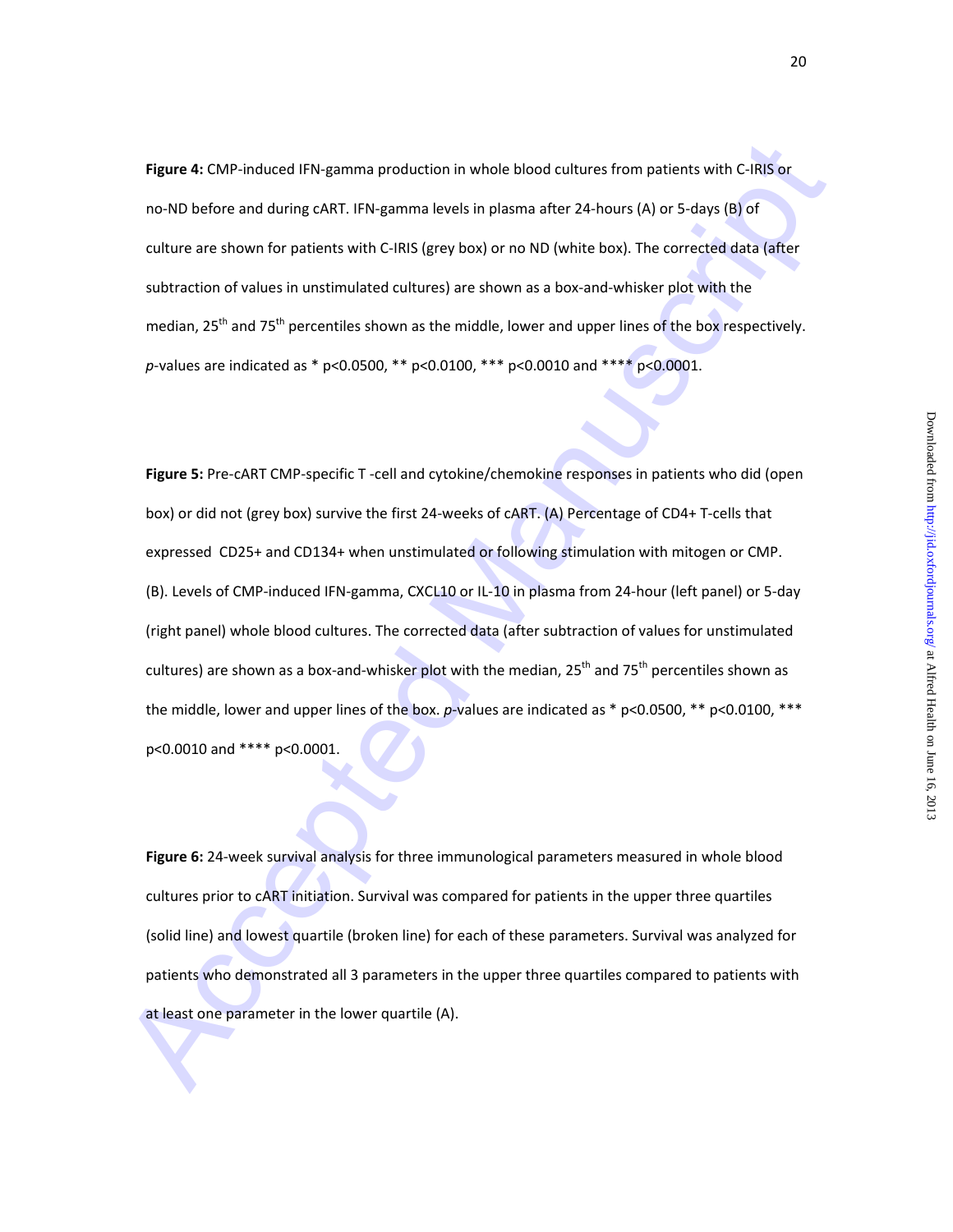### **Footnote Page**



All authors have no commercial or other association that might pose a conflict of interest.

Corresponding author and requests for reprints: Prof. Martyn A. French, Phone: 61‐8‐9224 2899 Fax: 61‐8‐9224 2920, E‐mail: Martyn.French@uwa.edu.au

Footnote Page<br>
All authors have no commercial or other association that might pope a conflict of interest.<br>
Corresponding author and requests for reprints: Prot. Martyn A French, Phone: 61-8-9224 2899<br>Fax: 61-8-9224 2920, William Carr has moved to the Biology Department at Medgar Evers College, City University of New York since the completion of the study.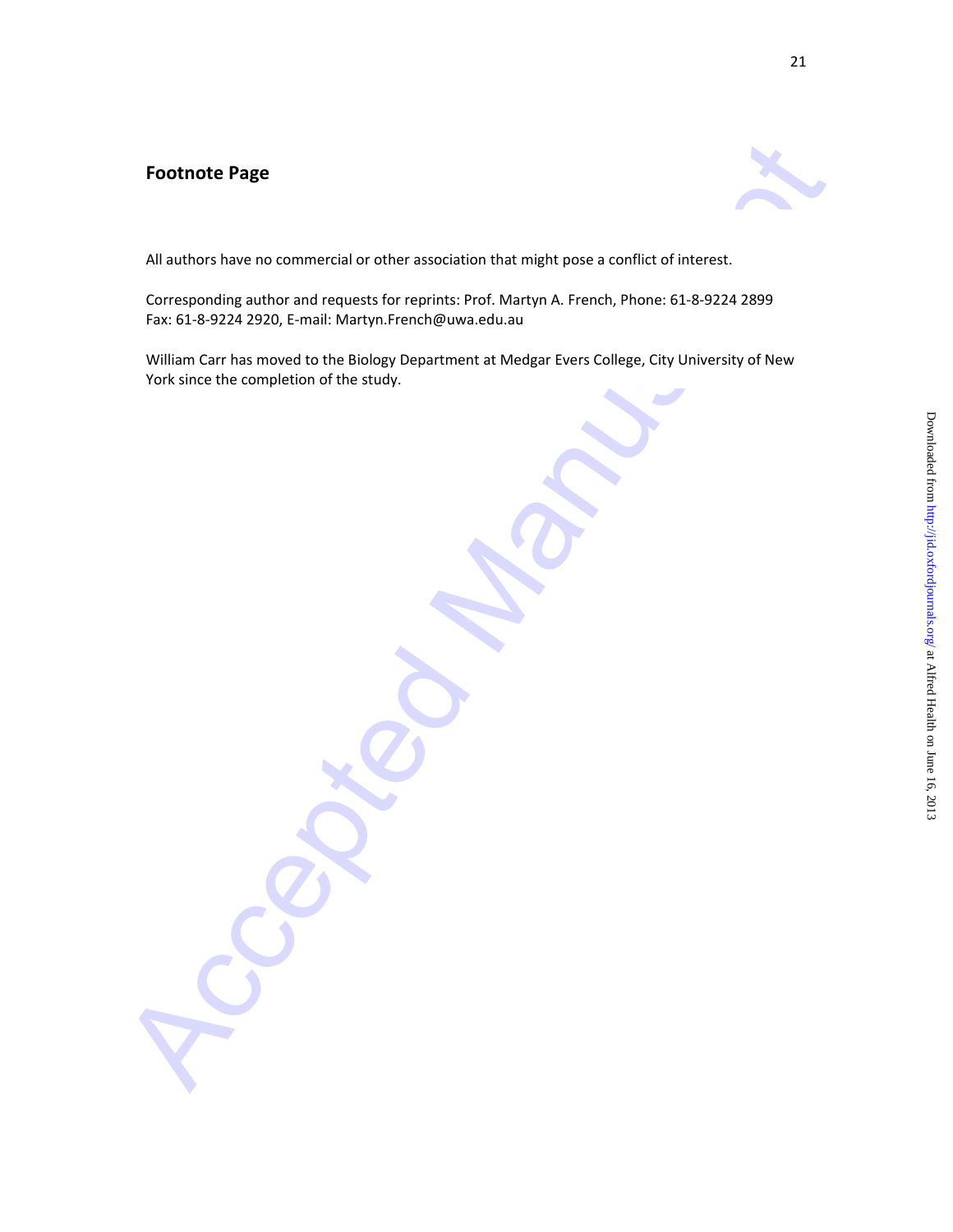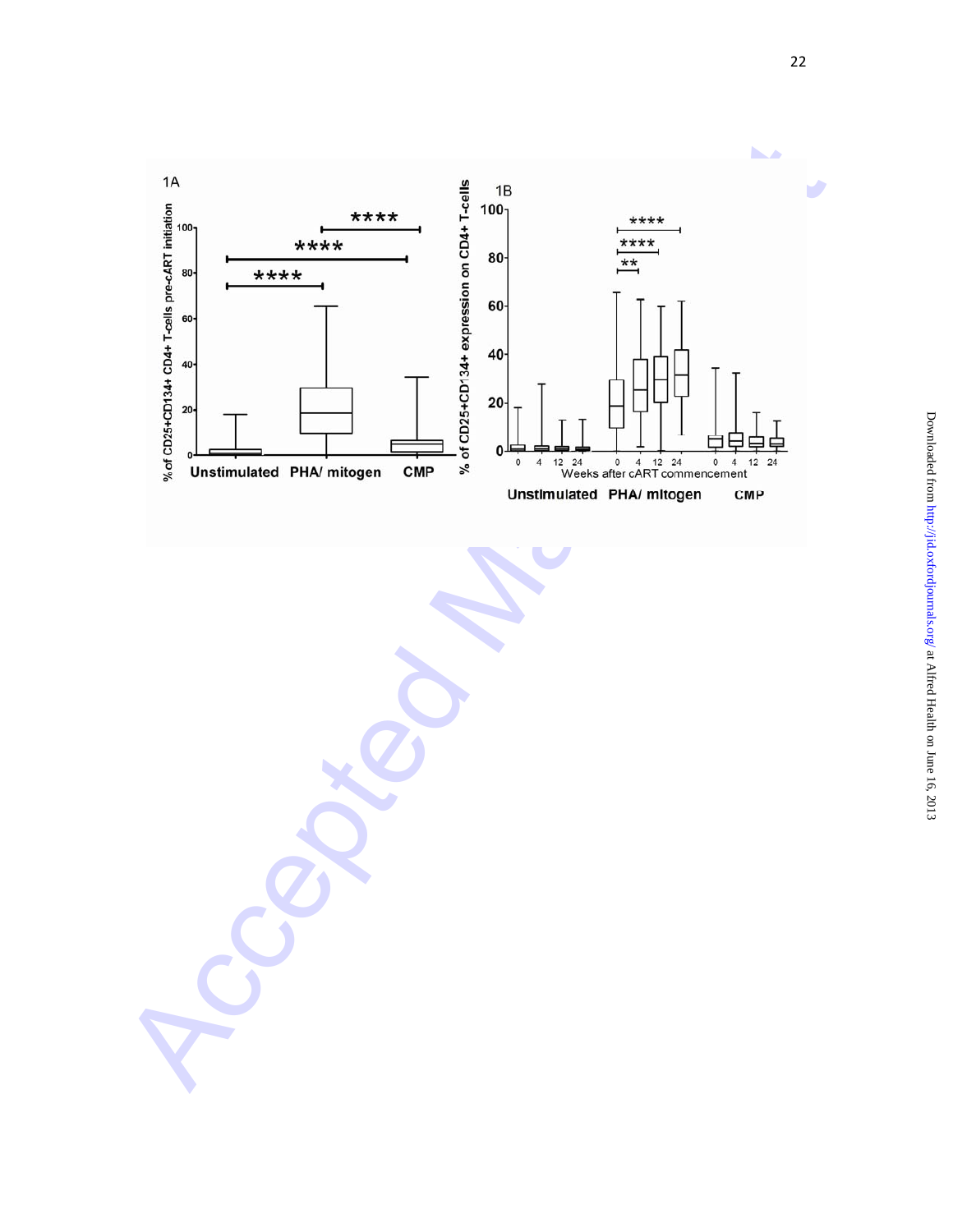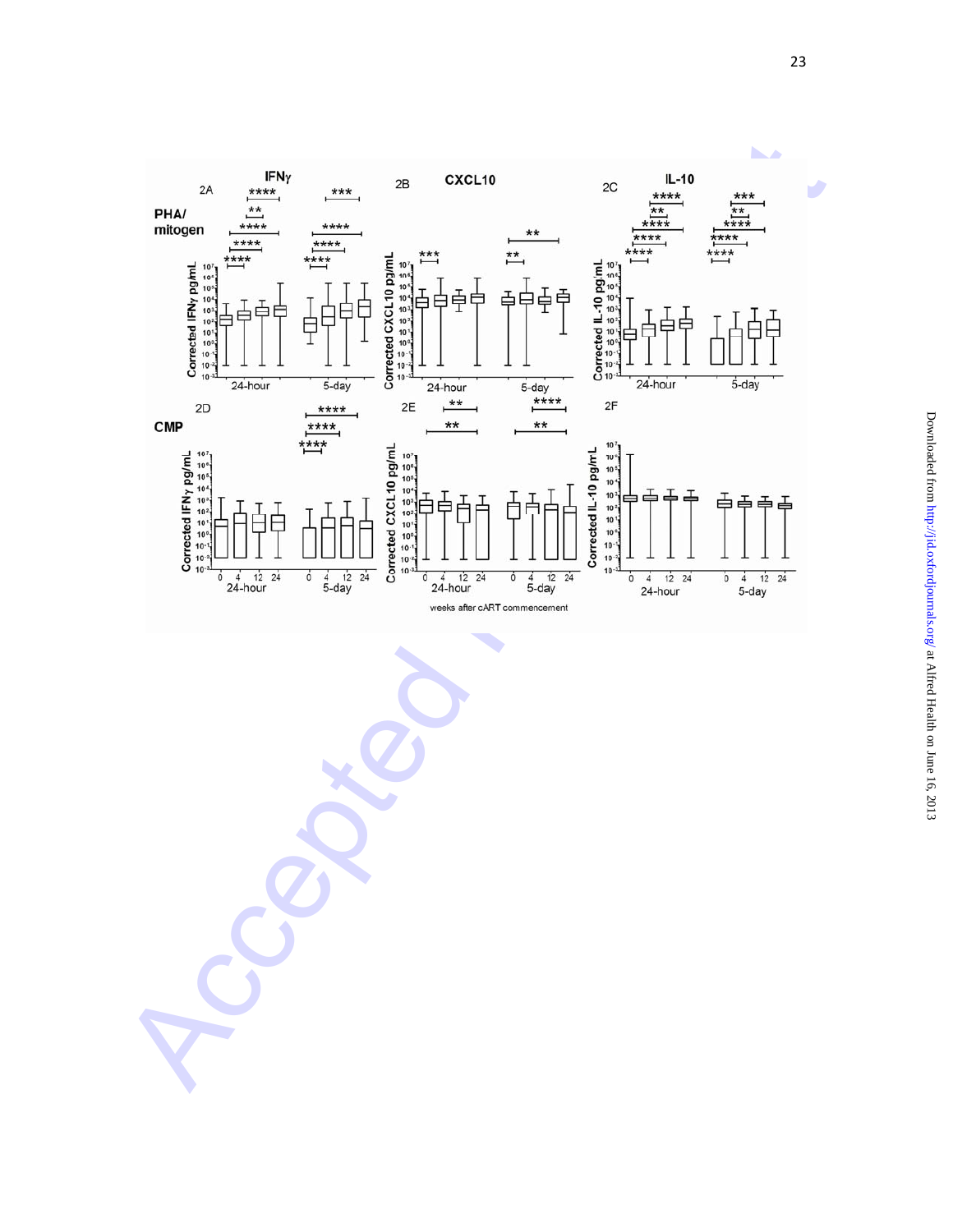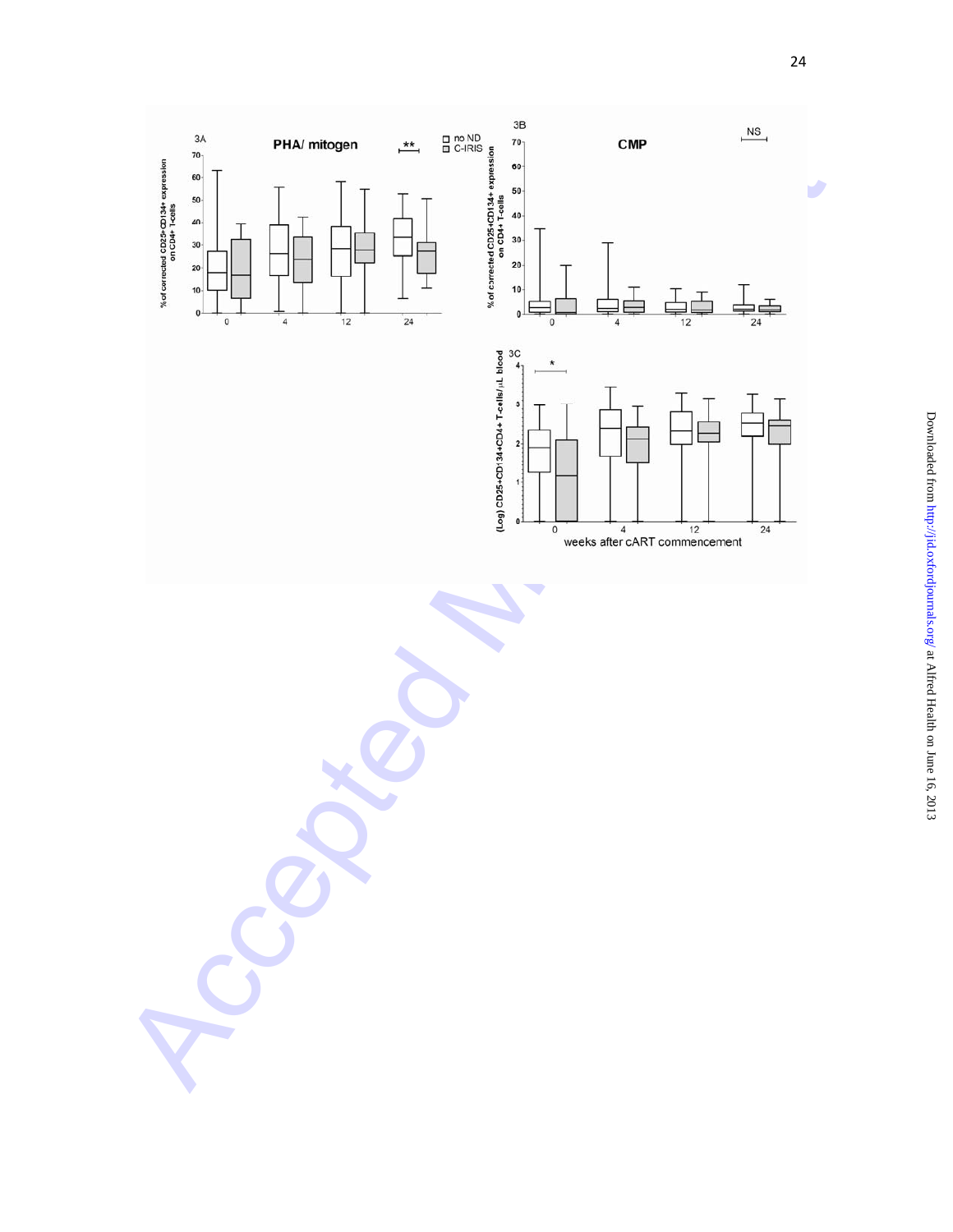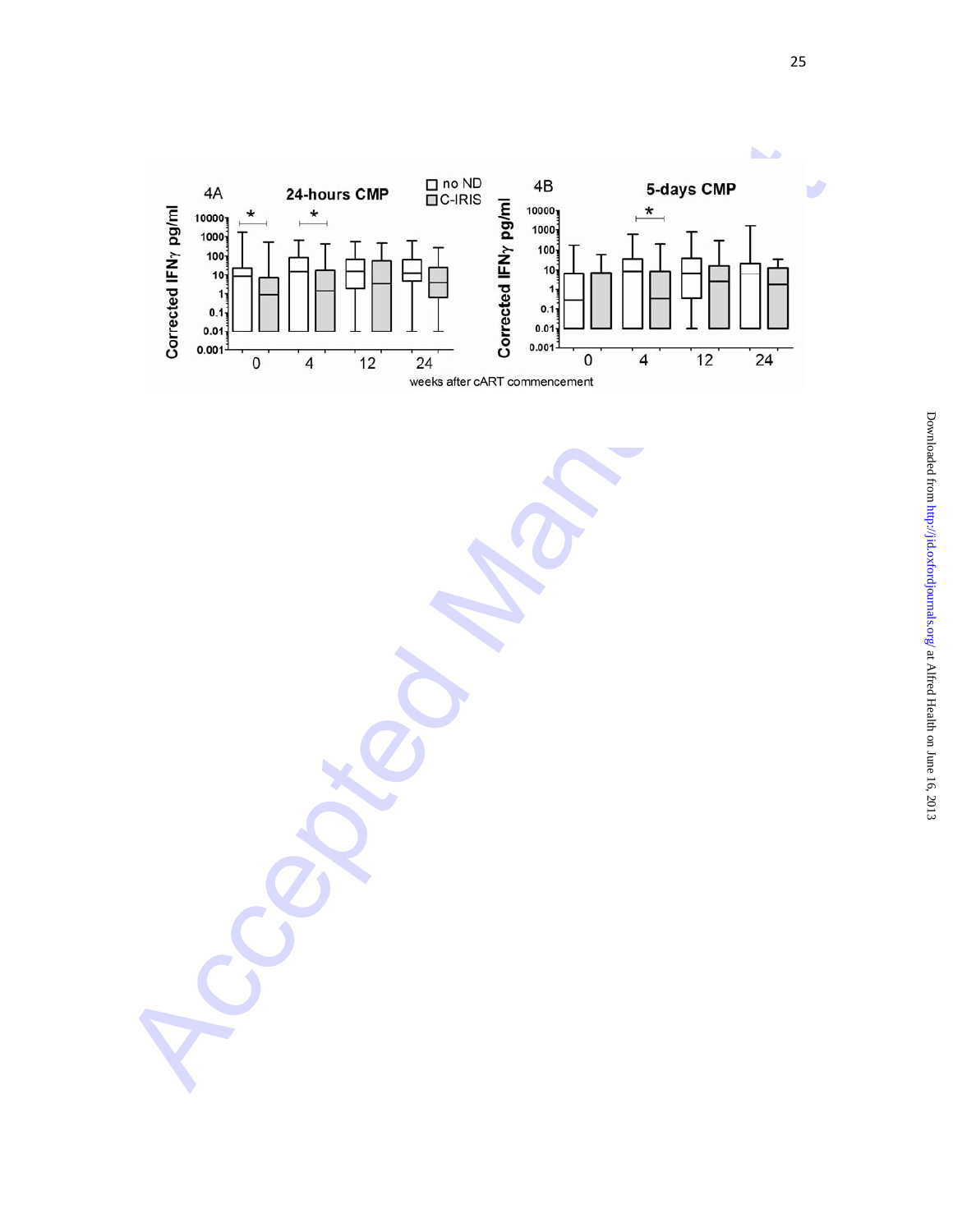